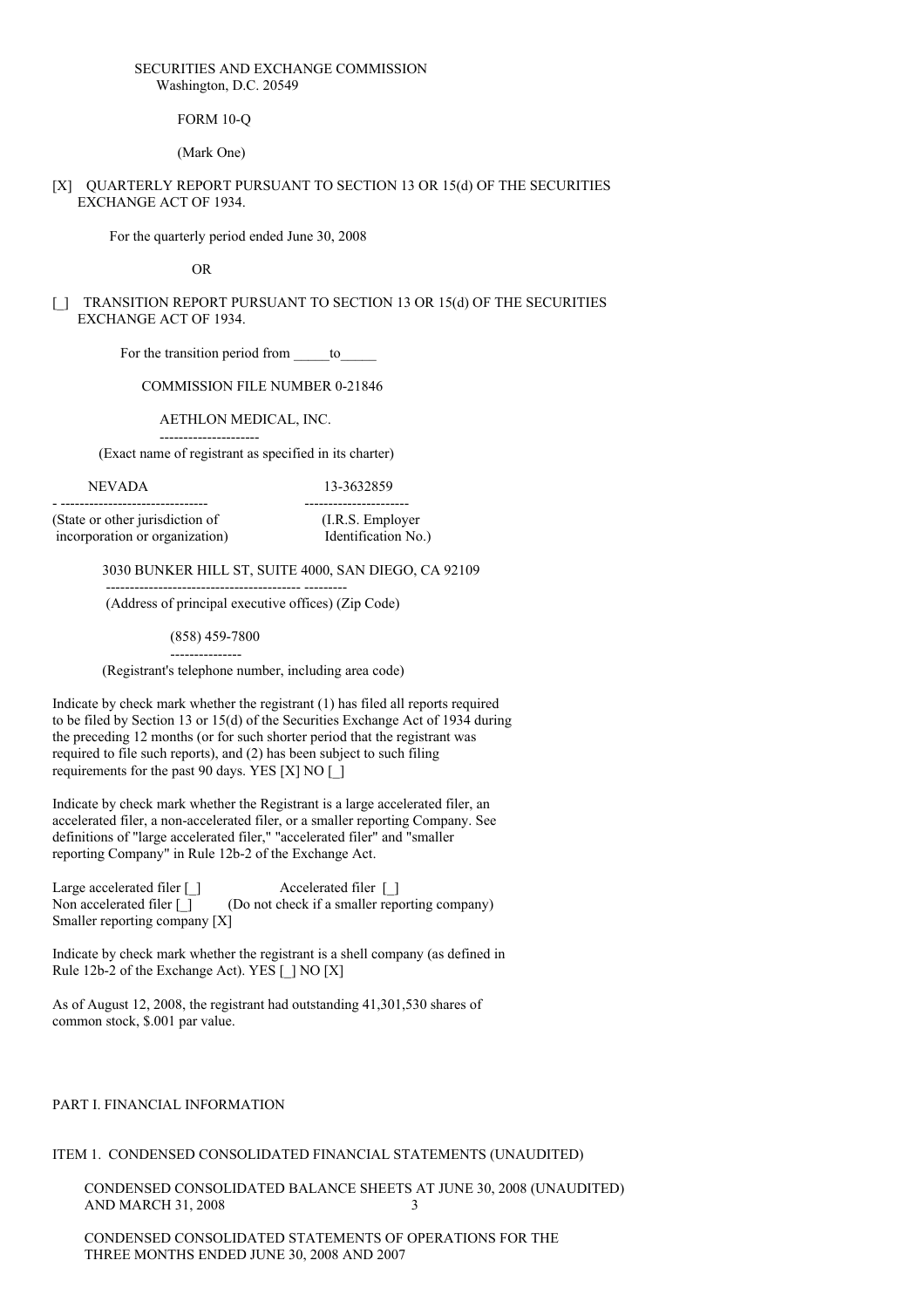CONDENSED CONSOLIDATED STATEMENTS OF CASH FLOWS FOR THE THREE MONTHS ENDED JUNE 30, 2008 AND 2007 AND FOR THE PERIOD JANUARY 31, 1984 (INCEPTION) THROUGH JUNE 30, 2008 (UNAUDITED) 5 NOTES TO CONDENSED CONSOLIDATED FINANCIAL STATEMENTS 6 ITEM 2. MANAGEMENT'S DISCUSSION AND ANALYSIS OR PLAN OF OPERATION 17 ITEM 3. QUANTITATIVE AND QUALITATIVE DISCLOSURES ABOUT MARKET RISK 20 ITEM 4. CONTROLS AND PROCEDURES 20 PART II. OTHER INFORMATION 20 ITEM 1. LEGAL PROCEEDINGS 21 ITEM 1A. RISK FACTORS 21 ITEM 2. UNREGISTERED SALES OF EQUITY SECURITIES AND USE OF PROCEEDS 21 ITEM 3. DEFAULTS UPON SENIOR SECURITIES 21 ITEM 4. SUBMISSION OF MATTERS TO A VOTE OF SECURITY HOLDERS 21 ITEM 5. OTHER INFORMATION 21 ITEM 6. EXHIBITS 22

2

PART I.

FINANCIAL INFORMATION

ITEM 1. CONDENSED CONSOLIDATED FINANCIAL STATEMENTS <TABLE>  $\langle S \rangle$   $\langle C \rangle$ 

### AETHLON MEDICAL, INC. (A Development Stage Company) CONDENSED CONSOLIDATED BALANCE SHEETS

|                                           | June $30$ ,<br>2008<br>(Unaudited) | March 31,<br>2008 |         |                 |
|-------------------------------------------|------------------------------------|-------------------|---------|-----------------|
| <b>ASSETS</b>                             |                                    |                   |         |                 |
| Current assets                            |                                    |                   |         |                 |
| Cash                                      | \$<br>156,904 \$ 254,691           |                   |         |                 |
| Deferred financing costs                  |                                    | 32,889 71,139     |         |                 |
| Prepaid expenses and other current assets |                                    |                   | 3.600   | 3,600           |
|                                           |                                    |                   |         |                 |
| Total current assets                      |                                    | 193,393           |         | 329,430         |
| Property and equipment, net               |                                    |                   | 5,869   | 8,313           |
| Patents and patents pending, net          |                                    |                   |         | 134,871 137,162 |
| Other assets                              |                                    | 13,200 13,200     |         |                 |
| Total assets                              | \$                                 | 347,333 \$        | 488,105 |                 |

## LIABILITIES AND STOCKHOLDERS' DEFICIT

| Current Liabilities    |   |                       |         |
|------------------------|---|-----------------------|---------|
| Accounts payable       | s | $$365,349$ $$351,261$ |         |
| Due to related parties |   | 921,063               | 949.063 |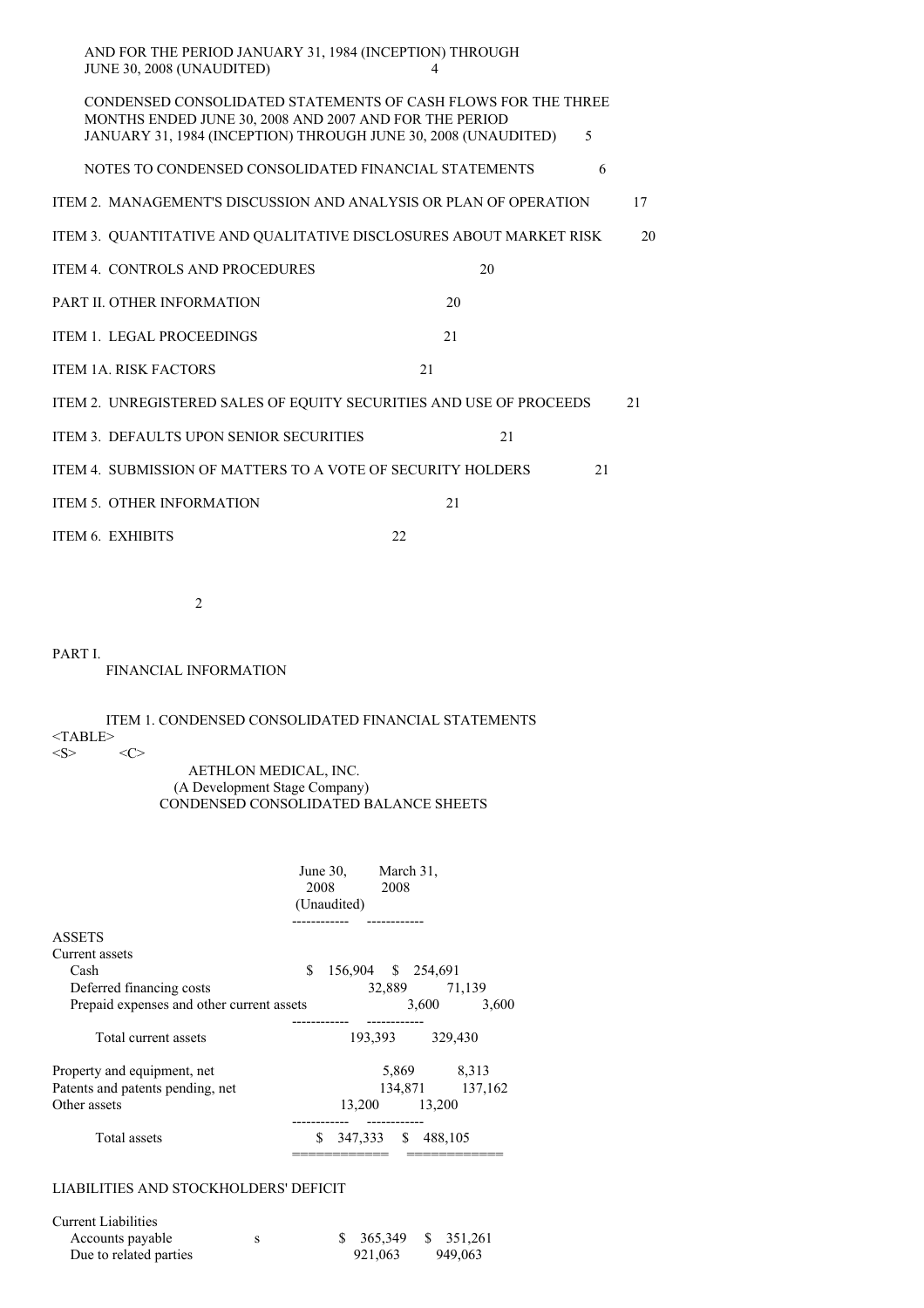| Notes payable, net of discounts                                        |                             | 863,087 633,611       |  |                 |  |
|------------------------------------------------------------------------|-----------------------------|-----------------------|--|-----------------|--|
| Convertible notes payable, net of discounts                            |                             |                       |  | 353,241 152,530 |  |
| Warrant obligation                                                     |                             | 445,403 633,095       |  |                 |  |
| Other current liabilities                                              |                             | 1,086,198 1,090,809   |  |                 |  |
| Total current liabilities                                              |                             | 4,034,341 3,810,369   |  |                 |  |
| Commitments and Contingencies                                          |                             |                       |  |                 |  |
| Stockholders' Deficit                                                  |                             |                       |  |                 |  |
| Common stock, par value \$0.001 per share;                             |                             |                       |  |                 |  |
| 100,000,000 shares authorized;                                         |                             |                       |  |                 |  |
| 40,286,480 and 38,991,151 shares issued                                |                             |                       |  |                 |  |
| and outstanding as of June 30, 2008 and                                |                             |                       |  |                 |  |
| March 31, 2008, respectively                                           |                             | 40,286 38,992         |  |                 |  |
| Additional paid-in capital                                             |                             | 29,498,777 28,866,000 |  |                 |  |
| Deficit accumulated during development stage (33,226,071) (32,227,256) |                             |                       |  |                 |  |
|                                                                        | $(3,687,008)$ $(3,322,264)$ |                       |  |                 |  |
| Total liabilities and stockholders' deficit \$ 347,333 \$ 488,105      |                             |                       |  |                 |  |
|                                                                        |                             |                       |  |                 |  |

The accompanying notes are an integral part of these unaudited condensed consolidated financial statements.

3

## AETHLON MEDICAL, INC. (A Development Stage Company) CONDENSED CONSOLIDATED STATEMENTS OF OPERATIONS For the Three Months Ended June 30, 2008 and 2007 and For the Period January 31, 1984 (Inception) Through June 30, 2008 (Unaudited)

| January 31, 1984 |          |          |                          |  |  |
|------------------|----------|----------|--------------------------|--|--|
| Three Months     |          |          | Three Months (Inception) |  |  |
| Ended            | Ended    | through  |                          |  |  |
| June $30$ ,      | June 30, | June 30, |                          |  |  |
| 2008             | 2007     | 2008     |                          |  |  |
|                  |          |          |                          |  |  |

# REVENUES

| Grant income<br>Subcontract income              | S |                            |              |            | $-$ \$ $-$ \$ 1,424,012<br>$-73,746$ |                                            |
|-------------------------------------------------|---|----------------------------|--------------|------------|--------------------------------------|--------------------------------------------|
| Sale of research and development -- - -         |   |                            |              |            |                                      | 35,810                                     |
|                                                 |   |                            |              |            |                                      |                                            |
|                                                 |   |                            |              | 1,533,568  |                                      |                                            |
| <b>EXPENSES</b>                                 |   |                            |              |            |                                      |                                            |
| <b>Professional Fees</b>                        |   |                            |              |            | 160,275 187,405 7,103,944            |                                            |
| Payroll and related                             |   |                            |              |            | 352,763 521,186 9,851,910            |                                            |
| General and administrative                      |   |                            |              |            |                                      | 110,621 162,682 5,560,818                  |
| Impairment                                      |   |                            |              |            | $-1,313,253$                         |                                            |
|                                                 |   | 623,659 871,273 23,829,925 | ------------ | ---------- |                                      |                                            |
| <b>OPERATING LOSS</b>                           |   |                            |              |            |                                      | $(623, 659)$ $(871, 273)$ $(22, 296, 357)$ |
|                                                 |   |                            |              |            |                                      |                                            |
| OTHER EXPENSE (INCOME)                          |   |                            |              |            |                                      |                                            |
| Loss on extinguishment of debt                  |   |                            |              |            |                                      | 1,763,867                                  |
| Change in fair value of                         |   |                            |              |            |                                      |                                            |
| warrant liability (187,692) (421,775) 1,647,829 |   |                            |              |            |                                      |                                            |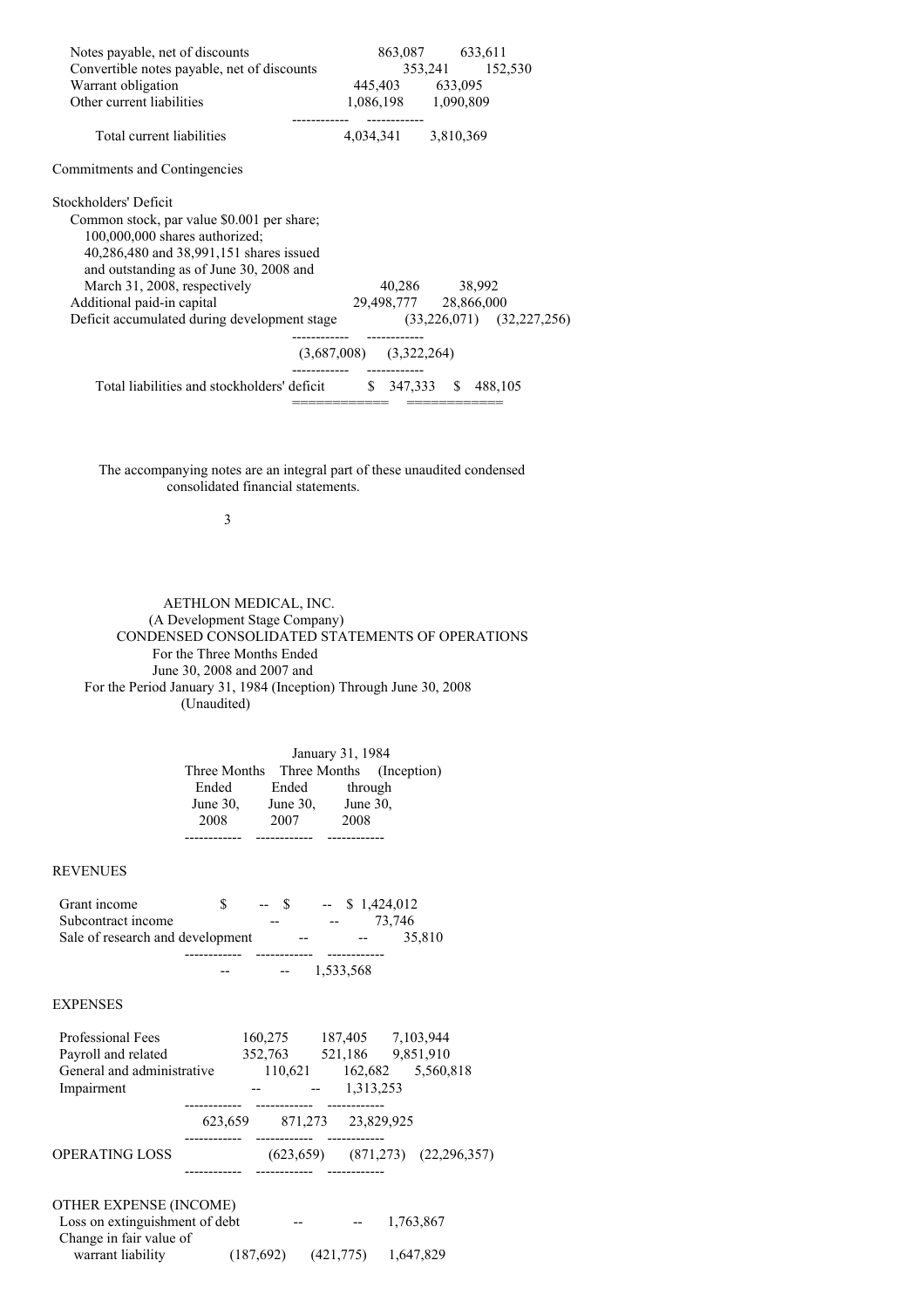| Interest and other debt expenses 562,848 86,701 7,144,755<br>Interest income<br>Other                                                                                                                                                                                                                                                                                                                                                                                                                                                                                                                                                                                                                                                                                                         | ------------  -----------  -----------                                                                                                                   | $-390,678$                                                     | (17, 415)             |                                                                                                                                                                                                                                                                                                                                                                        |                                                                                                                                        |
|-----------------------------------------------------------------------------------------------------------------------------------------------------------------------------------------------------------------------------------------------------------------------------------------------------------------------------------------------------------------------------------------------------------------------------------------------------------------------------------------------------------------------------------------------------------------------------------------------------------------------------------------------------------------------------------------------------------------------------------------------------------------------------------------------|----------------------------------------------------------------------------------------------------------------------------------------------------------|----------------------------------------------------------------|-----------------------|------------------------------------------------------------------------------------------------------------------------------------------------------------------------------------------------------------------------------------------------------------------------------------------------------------------------------------------------------------------------|----------------------------------------------------------------------------------------------------------------------------------------|
|                                                                                                                                                                                                                                                                                                                                                                                                                                                                                                                                                                                                                                                                                                                                                                                               |                                                                                                                                                          | 375,156 (335,074) 10,929,714                                   |                       |                                                                                                                                                                                                                                                                                                                                                                        |                                                                                                                                        |
| NET LOSS                                                                                                                                                                                                                                                                                                                                                                                                                                                                                                                                                                                                                                                                                                                                                                                      |                                                                                                                                                          | --------- ----<br>$$$ (998,815) $$$ (536,199) $$$ (33,226,071) |                       |                                                                                                                                                                                                                                                                                                                                                                        |                                                                                                                                        |
| BASIC AND DILUTED LOSS PER<br><b>COMMON SHARE</b>                                                                                                                                                                                                                                                                                                                                                                                                                                                                                                                                                                                                                                                                                                                                             | \$                                                                                                                                                       | $(0.03)$ \$                                                    | (0.02)                |                                                                                                                                                                                                                                                                                                                                                                        |                                                                                                                                        |
| WEIGHTED AVERAGE NUMBER OF COMMON<br>SHARES OUTSTANDING                                                                                                                                                                                                                                                                                                                                                                                                                                                                                                                                                                                                                                                                                                                                       | ============================                                                                                                                             | _____________                                                  | 39,633,952 31,982,399 |                                                                                                                                                                                                                                                                                                                                                                        |                                                                                                                                        |
| The accompanying notes are an integral part of these unaudited                                                                                                                                                                                                                                                                                                                                                                                                                                                                                                                                                                                                                                                                                                                                | condensed consolidated financial statements.<br>4                                                                                                        |                                                                |                       |                                                                                                                                                                                                                                                                                                                                                                        |                                                                                                                                        |
|                                                                                                                                                                                                                                                                                                                                                                                                                                                                                                                                                                                                                                                                                                                                                                                               | (A DEVELOPMENT STAGE COMPANY)<br>CONDENSED CONSOLIDATED STATEMENTS OF CASH FLOWS<br>FOR THE THREE MONTHS ENDED JUNE 30, 2008 AND 2007 AND<br>(Unaudited) | AETHLON MEDICAL, INC.                                          |                       |                                                                                                                                                                                                                                                                                                                                                                        | FOR THE PERIOD JANUARY 31, 1984 (INCEPTION) THROUGH JUNE 30, 2008                                                                      |
|                                                                                                                                                                                                                                                                                                                                                                                                                                                                                                                                                                                                                                                                                                                                                                                               |                                                                                                                                                          | Ended Ended<br>June 30, June 30,<br>2008 2007                  |                       | Three Months Three Months January 31, 1984<br>(Inception)<br>Through<br>June 30,<br>2008                                                                                                                                                                                                                                                                               |                                                                                                                                        |
| Cash flows from operating activities:                                                                                                                                                                                                                                                                                                                                                                                                                                                                                                                                                                                                                                                                                                                                                         |                                                                                                                                                          |                                                                |                       |                                                                                                                                                                                                                                                                                                                                                                        |                                                                                                                                        |
| Net loss<br>Adjustments to reconcile net loss to net cash used in<br>operating activities:                                                                                                                                                                                                                                                                                                                                                                                                                                                                                                                                                                                                                                                                                                    |                                                                                                                                                          |                                                                |                       | $$$ (998,815) \, (536,199) \, \, \, (33,226,071)                                                                                                                                                                                                                                                                                                                       |                                                                                                                                        |
| Depreciation and amortization<br>Amortization of deferred consulting fees<br>Gain on sale of property and equipment<br>Gain on settlement of debt<br>Loss on settlement of accrued legal liabilities<br>Stock based compensation<br>Loss on debt extinguishment<br>Fair market value of warrants issued in<br>connection with accounts payable and debt<br>Fair market value of common stock, warrants<br>and options issued for services<br>Change in fair value of warrant liability<br>Amortization of debt discount and<br>deferred financing costs<br>Impairment of patents and patents pending<br>Impairment of goodwill<br>Deferred compensation forgiven<br>Changes in operating assets and liabilities:<br>Prepaid expenses<br>Other assets<br>liabilities<br>Due to related parties | Accounts payable and other current                                                                                                                       |                                                                |                       | 4,735 7,479 1,033,678<br>-- - 109,000<br>$-$ (131,175)<br>69,496 283,505 1,018,983<br>$\sim 10^{-10}$<br>$\overline{\phantom{a}}$<br>25,250 65,661 3,837,323<br>501,437 -- 2,983,087<br>$\frac{1}{2}$<br>897,227<br>$\hspace{0.05cm} -\hspace{0.05cm} -\hspace{0.05cm}$<br>$(585)$ 157,937<br>(13,200)<br>15,802 171,686 2,205,273<br>$(28,000)$ $(5,000)$ $1,249,564$ | $- 109,000$<br>$1,777$ $(13,065)$<br>$-142,245$<br>1,763,867<br>2,715,736<br>$(187,692)$ $(421,775)$ $1,647,829$<br>416,026<br>217,223 |
| Net cash used in operating activities (597,787) (433,451) (12,988,513)                                                                                                                                                                                                                                                                                                                                                                                                                                                                                                                                                                                                                                                                                                                        |                                                                                                                                                          | .                                                              |                       |                                                                                                                                                                                                                                                                                                                                                                        |                                                                                                                                        |

------------ ------------ ------------

Cash flows from investing activities: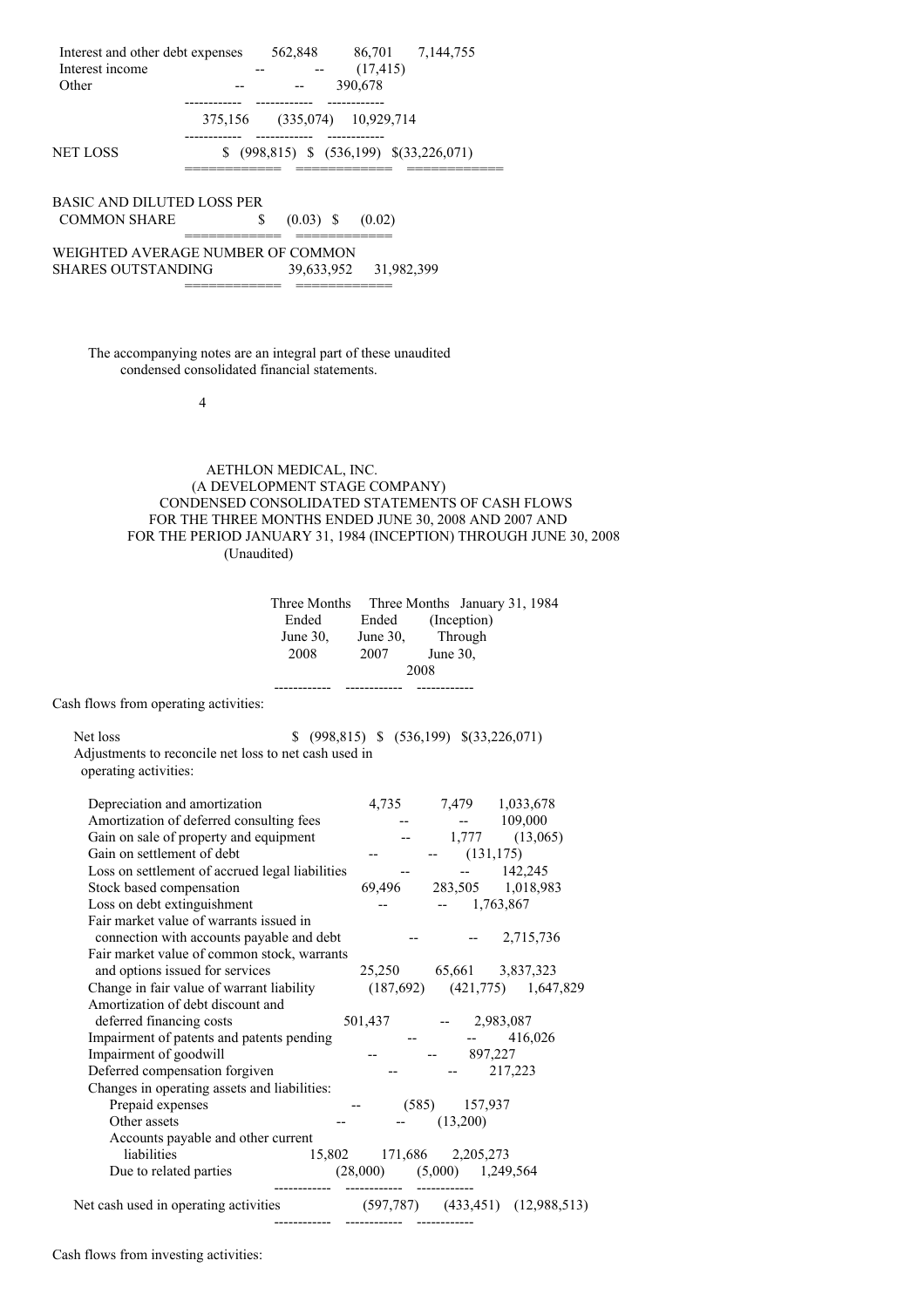| Purchases of property and equipment<br>Additions to patents and patents pending<br>Proceeds from the sale of property and equipment<br>Cash of acquired company                                                                                                                                                                                                     |    |                     |                          |           | $(3,997)$ $(271,443)$<br>$- (376, 924)$<br>17,065<br>10,728 |
|---------------------------------------------------------------------------------------------------------------------------------------------------------------------------------------------------------------------------------------------------------------------------------------------------------------------------------------------------------------------|----|---------------------|--------------------------|-----------|-------------------------------------------------------------|
| Net cash used in investing activities                                                                                                                                                                                                                                                                                                                               |    |                     |                          |           | $(3,997)$ $(620,574)$                                       |
| Cash flows from financing activities:<br>Proceeds from the issuance of notes payable<br>Principal repayments of notes payable<br>Proceeds from the issuance of convertible notes<br>payable<br>Proceeds from the issuance of common stock<br>Professional fees related to registration statement<br>Net cash provided by financing activities 500,000 -- 13,765,991 |    |                     |                          | 2,138,000 | 2,350,000<br>(352,500)<br>500,000 -- 9,707,222<br>(76, 731) |
| Net (decrease) increase in cash                                                                                                                                                                                                                                                                                                                                     |    |                     | $(97, 787)$ $(437, 448)$ |           | 156,904                                                     |
| Cash at beginning of period                                                                                                                                                                                                                                                                                                                                         |    |                     | 254,691 440,106          |           |                                                             |
| Cash at end of period                                                                                                                                                                                                                                                                                                                                               | S. | 156,904 \$ 2,658 \$ |                          |           | 156,904                                                     |

The accompanying notes are an integral part of these unaudited condensed consolidated financial statements.

5

## AETHLON MEDICAL, INC. (A DEVELOPMENT STAGE COMPANY) CONDENSED CONSOLIDATED STATEMENTS OF CASH FLOWS (CONTINUED) FOR THE THREE MONTHS ENDED JUNE 30, 2008 AND 2007 AND FOR THE PERIOD JANUARY 31, 1984 (INCEPTION) THROUGH JUNE 30, 2008 (Unaudited)

|             |             |          | Three Months Three Months January 31, 1984 |  |  |
|-------------|-------------|----------|--------------------------------------------|--|--|
| Ended       | Ended       |          | (Inception)                                |  |  |
| June $30$ , | June $30$ , |          | Through                                    |  |  |
| 2008        | 2007        | June 30, |                                            |  |  |
| 2008        |             |          |                                            |  |  |
|             |             |          |                                            |  |  |

Supplemental disclosures of non-cash investing and financing information:

| Debt and accrued interest converted to common stock                                                            | \$<br>39,325 \$ |           | \$2,836,411 |
|----------------------------------------------------------------------------------------------------------------|-----------------|-----------|-------------|
| Stock option exercise by director for accrued expenses                                                         |                 | 95,000    |             |
| Debt discount on notes payable associated with detachable<br>warrants                                          | 1,154,860       |           |             |
| Issuance of common stock, warrants and options in<br>settlement of accrued expenses and due to related parties |                 | 1,003,273 |             |
| Issuance of common stock in connection with license agreements                                                 |                 |           | 33,800      |
| Net assets of entities acquired in exchange for equity<br>securities                                           | 1,597,867       |           |             |
| Debt placement fees paid by issuance of warrants                                                               |                 | 843,538   |             |
| Patent pending acquired for 12,500 shares of common stock                                                      |                 |           | 100,000     |
| Common stock issued for prepaid expenses                                                                       |                 | 161,537   |             |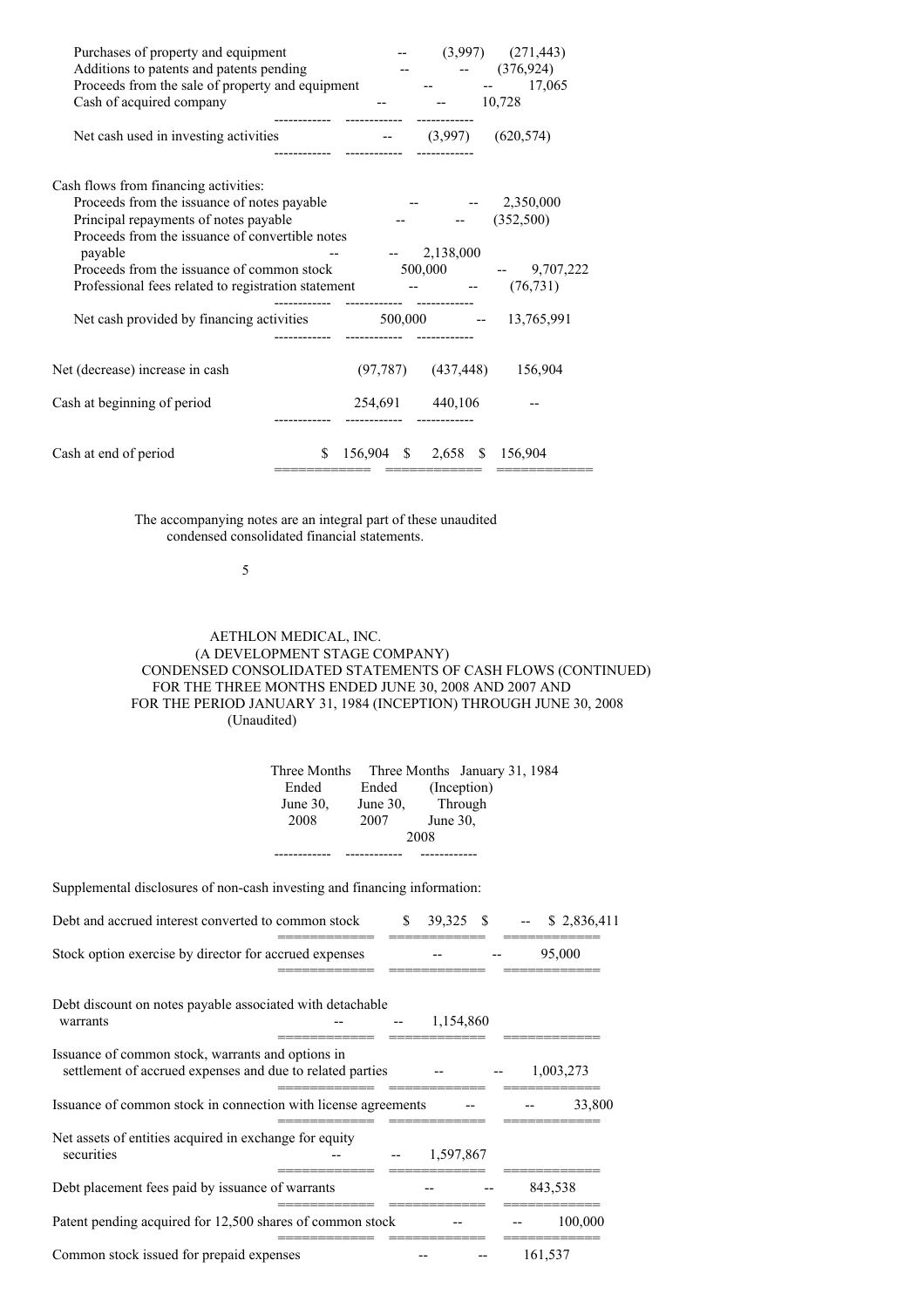The accompanying notes are an integral part of these unaudited condensed consolidated financial statements.

 $\angle$ TABLE>

## AETHLON MEDICAL, INC. (A Development Stage Company) NOTES TO CONDENSED CONSOLIDATED FINANCIAL STATEMENTS (UNAUDITED) June 30, 2008

============ ============ ============

# NOTE 1. NATURE OF BUSINESS AND BASIS OF PRESENTATION

6

Aethlon Medical, Inc. ("Aethlon", "We" or the "Company") is a development stage medical device company focused on expanding the applications of our Hemopurifier (R) platform technology, which is designed to rapidly reduce the presence of infectious viruses and other toxins from human blood. In this regard, our core focus is the development of therapeutic devices that treat acute viral conditions, chronic viral diseases and pathogens targeted as potential biological warfare agents. The Hemopurifier(R) combines the established scientific principles of affinity chromatography and hemodialysis as a means to mimic the immune system's response of clearing viruses and toxins from the blood before cell and organ infection can occur. The Hemopurifier(R) cannot cure viral conditions but can prevent virus and toxins from infecting unaffected tissues and cells. We have completed pre-clinical blood testing of the Hemopurifier(R) to treat HIV and Hepatitis-C, and have completed human safety trials on Hepatitis-C infected patients in India and are in the process of obtaining regulatory approval from the U.S. Food and Drug Administration ("FDA") to initiate clinical trials in the United States.

The commercialization of the Hemopurifier(R) will require the completion of human efficacy clinical trials. The approval of any application of the Hemopurifier(R) in the United States will necessitate the approval of the FDA to initiate human studies. Such studies could take years to demonstrate safety and effectiveness in humans and there is no assurance that the Hemopurifier(R) will be cleared by the FDA as a device we can market to the medical community. We also expect to face similar regulatory challenges from foreign regulatory agencies, should we attempt to commercialize and market the Hemopurifier(R) outside of the United States. As a result, we have not generated revenues from the sale of any Hemopurifier(R) application. Additionally, there have been no independent validation studies of our Hemopurifiers(R) to treat infectious disease. We manufacture our products on a small scale for testing purposes but have yet to manufacture our products on a large scale for commercial purposes. All of our pre-clinical human blood studies have been conducted in our laboratories under the direction of Dr. Richard Tullis, our Chief Science Officer.

We are classified as a development stage enterprise under accounting principles generally accepted in the United States of America ("GAAP"), and have not generated revenues from our principal operations.

Our common stock is quoted on the Over-the-Counter Bulletin Board administered by the Financial Industry Regulatory Authority ("OTCBB") under the symbol "AEMD.OB".

The accompanying unaudited condensed consolidated financial statements have been prepared in accordance with GAAP for interim financial information. Accordingly, they do not include all of the information and footnotes required by GAAP for complete financial statements. In the opinion of management, all adjustments (consisting of normal recurring adjustments) considered necessary for a fair presentation have been included. The condensed consolidated balance sheet as of March 31, 2008 was derived from our audited financial statements. Operating results for the three month period ended June 30, 2008 are not necessarily indicative of the results that may be expected for the year ending March 31, 2009. For further information, refer to our Annual Report on Form 10-KSB for the year ended March 31, 2008, which includes audited financial statements and footnotes as of March 31, 2008 and for the years ended March 31, 2008 and 2007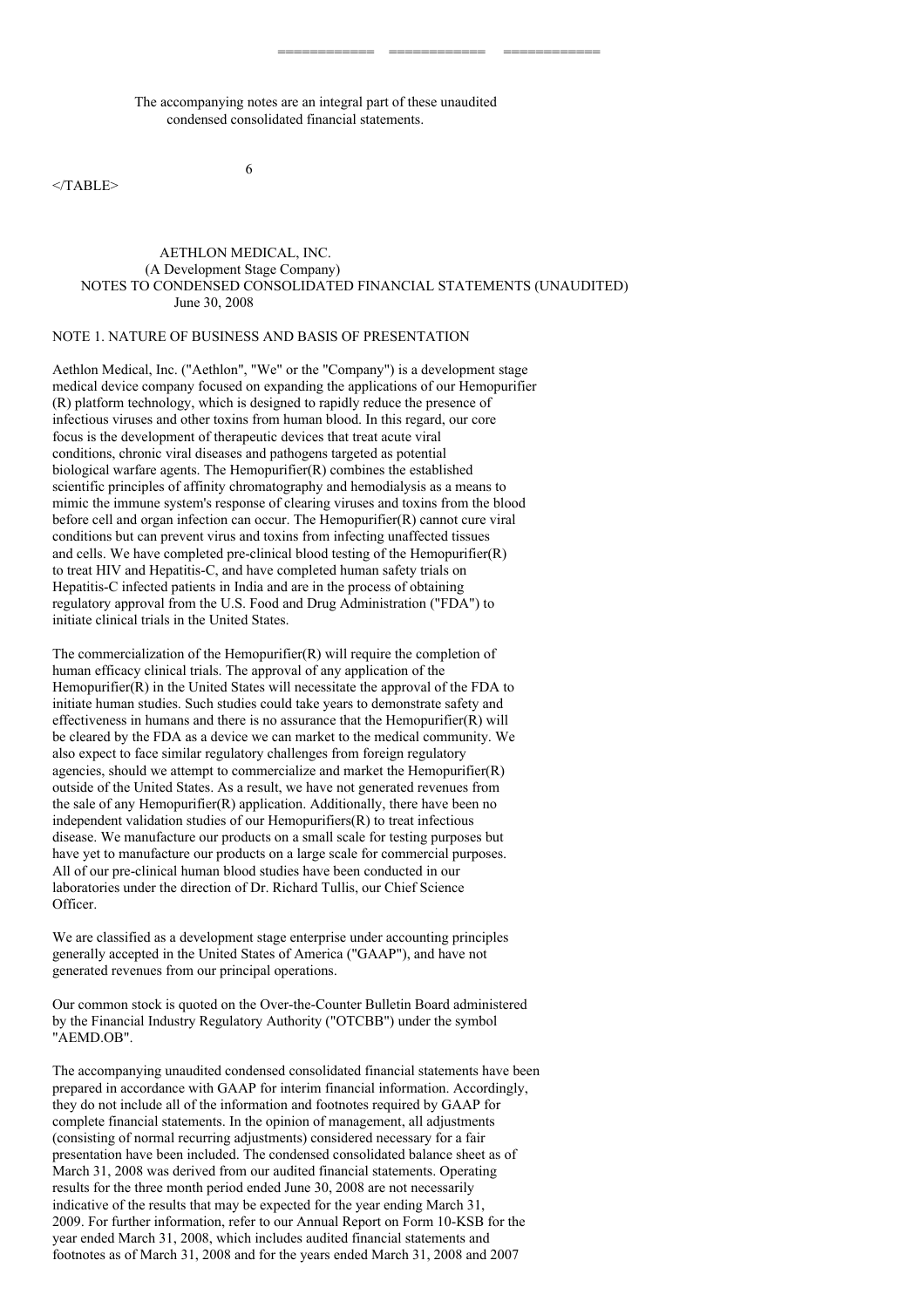and the period January 31, 1984 (Inception) through March 31, 2008.

### NOTE 2. GOING CONCERN AND LIQUIDITY CONSIDERATIONS

The accompanying unaudited condensed consolidated financial statements have been prepared on a going concern basis, which contemplates, among other things, the realization of assets and the satisfaction of liabilities in the ordinary course of business. We have experienced continuing losses from operations, are in default on certain debt, have negative working capital of approximately (\$3,841,000) recurring losses from operations and a deficit accumulated during the development stage of approximately (\$33,226,000) at June 30, 2008, which among other matters, raises significant doubt about our ability to continue as a going concern. We have not generated significant revenue or any profit from operations since inception. A significant amount of additional capital will be necessary to advance the development of our products to the point at which they may become commercially viable. Our current financial resources are insufficient to fund our capital expenditures, working capital and other cash requirements (consisting of accounts payable, accrued liabilities, amounts due to related parties and amounts due under various notes payable) for the fiscal year ending March 31, 2009. Therefore we will be required to seek additional funds through debt and/or equity financing arrangements to finance our current and long-term operations.

7

We are currently addressing our liquidity issue by exploring investment capital opportunities through the public markets, specifically, through private placement of common stock. We believe that our access to capital, together with existing cash resources, will be sufficient to meet our liquidity needs for fiscal 2009. However, no assurance can be given that we will receive any funds in a connection with our capital raising efforts.

The unaudited consolidated financial statements do not include any adjustments relating to the recoverability of assets that might be necessary should we be unable to continue as a going concern.

### NOTE 3. SUMMARY OF SIGNIFICANT ACCOUNTING POLICIES

The summary of our significant accounting policies presented below is designed to assist the reader in understanding our consolidated financial statements. Such financial statements and related notes are the representations of our management, who are responsible for their integrity and objectivity. These accounting policies conform to GAAP in all material respects, and have been consistently applied in preparing the accompanying consolidated financial statements.

### PRINCIPLES OF CONSOLIDATION

The accompanying condensed consolidated financial statements include the accounts of Aethlon Medical, Inc. and its wholly-owned subsidiaries Aethlon, Inc., Hemex, Inc. and Cell Activation, Inc. (collectively hereinafter referred to as the "Company" or "Aethlon"). These subsidiaries are dormant and there exist no material intercompany transactions or balances.

### LOSS PER COMMON SHARE

Loss per common share is based on the weighted average number of shares of common stock and common stock equivalents outstanding during the year in accordance with SFAS No. 128, "EARNINGS PER SHARE."

Securities that could potentially dilute basic loss per share (prior to their conversion, exercise or redemption) were not included in the diluted-loss-per-share computation because their effect is anti-dilutive. There were 4,235,025 and 9,475,184 potentially dilutive common shares outstanding for the three months ended June 30, 2008 and 2007, respectively, have not been included in loss per share calculations.

### PATENTS

We capitalize the cost of patents, some of which were acquired, and amortize such costs over the shorter of the remaining legal life or their estimated economic life, upon issuance of the patent.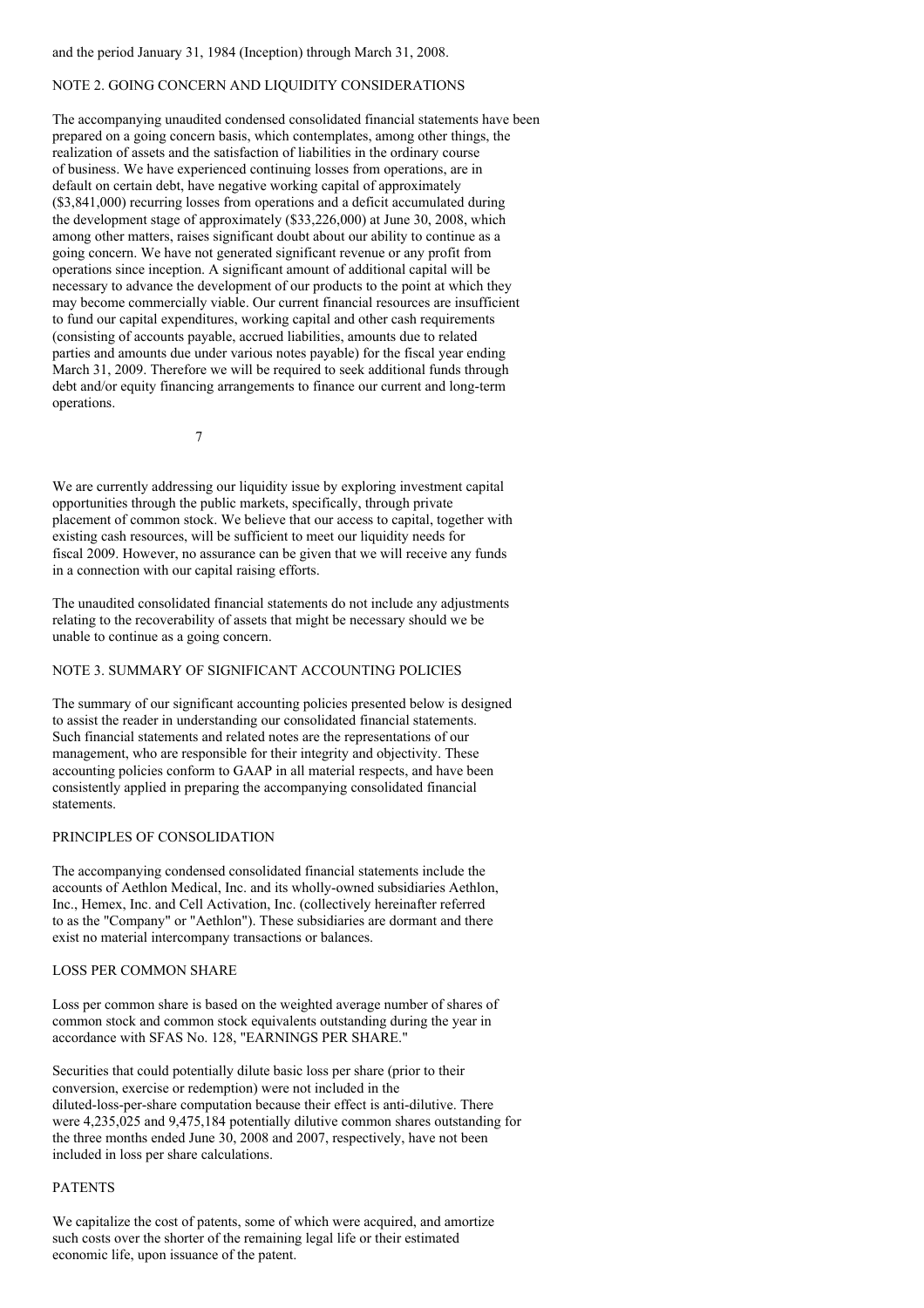### RESEARCH AND DEVELOPMENT EXPENSES

We incurred approximately \$163,000 and \$227,000 of research and development expenses during the three months ended June 30, 2008 and 2007, respectively, which are included in various operating expense line items in the accompanying consolidated statements of operations.

## EQUITY INSTRUMENTS FOR SERVICES PROVIDED BY OTHER THAN EMPLOYEES

We follow SFAS No. 123-R (as interpreted by Emerging Issues Task Force ("EITF") Issue No. 96-18, "ACCOUNTING FOR EQUITY INSTRUMENTS THAT ARE ISSUED TO OTHER THAN EMPLOYEES FOR ACQUIRING, OR IN CONJUNCTION WITH SELLING, GOODS OR SERVICES") ("EITF No. 96-18") to account for transactions involving goods and services provided by third parties where we issue equity instruments as part of the total consideration. Pursuant to paragraph 7 of SFAS No. 123-R, we account for such transactions using the fair value of the consideration received (i.e. the value of the goods or services) or the fair value of the equity instruments issued, whichever is more reliably measurable.

We apply EITF No. 96-18, in transactions, when the value of the goods and/or services are not readily determinable and (1) the fair value of the equity instruments is more reliably measurable and (2) the counterparty receives equity instruments in full or partial settlement of the transactions, using the following methodology:

- (a) For transactions where goods have already been delivered or services rendered, the equity instruments are issued on or about the date the performance is complete (and valued on the date of issuance).
- (b) For transactions where the instruments are issued on a fully vested, non-forfeitable basis, the equity instruments are valued on or about the date of the contract.
- (c) For any transactions not meeting the criteria in (a) or (b) above, we re-measure the consideration at each reporting date based on its then current stock value.
	- $\mathbf{Q}$

## IMPAIRMENT OR DISPOSAL OF LONG-LIVED ASSETS

SFAS No.144 ("SFAS 144"), "ACCOUNTING FOR THE IMPAIRMENT OF LONG-LIVED ASSETS AND FOR LONG-LIVED ASSETS TO BE DISPOSED OF" addresses financial accounting and reporting for the impairment or disposal of long-lived assets. SFAS 144 requires that long-lived assets be reviewed for impairment whenever events or changes in circumstances indicate that their carrying amounts may not be recoverable. If the cost basis of a long-lived asset is greater than the projected future undiscounted net cash flows from such asset (excluding interest), an impairment loss is recognized. Impairment losses are calculated as the difference between the cost basis of an asset and its estimated fair value. SFAS 144 also requires companies to separately report discontinued operations and extends that reporting requirement to a component of an entity that either has been disposed of (by sale, abandonment or in a distribution to owners) or is classified as held for sale. Assets to be disposed of are reported at the lower of the carrying amount or the estimated fair value less costs to sell. We believe that no impairment existed at or during the three months ended June 30, 2008.

## BENEFICIAL CONVERSION FEATURE OF CONVERTIBLE NOTES PAYABLE

The convertible feature of certain notes payable provides for a rate of conversion that is below the market value of our common stock. Such feature is normally characterized as a "Beneficial Conversion Feature" ("BCF"). Pursuant to EITF Issue No. 98-5, "ACCOUNTING FOR CONVERTIBLE SECURITIES WITH BENEFICIAL CONVERSION FEATURES OR CONTINGENTLY ADJUSTABLE CONVERSION RATIO" and EITF No. 00-27, "APPLICATION OF EITF ISSUE NO. 98-5 TO CERTAIN CONVERTIBLE INSTRUMENTS," the estimated fair value of the BCF is recorded, when applicable, in the consolidated financial statements as a discount from the face amount of the notes. Such discounts are accreted to interest expense over the term of the notes using the effective yield basis.

## DERIVATIVE LIABILITIES AND CLASSIFICATION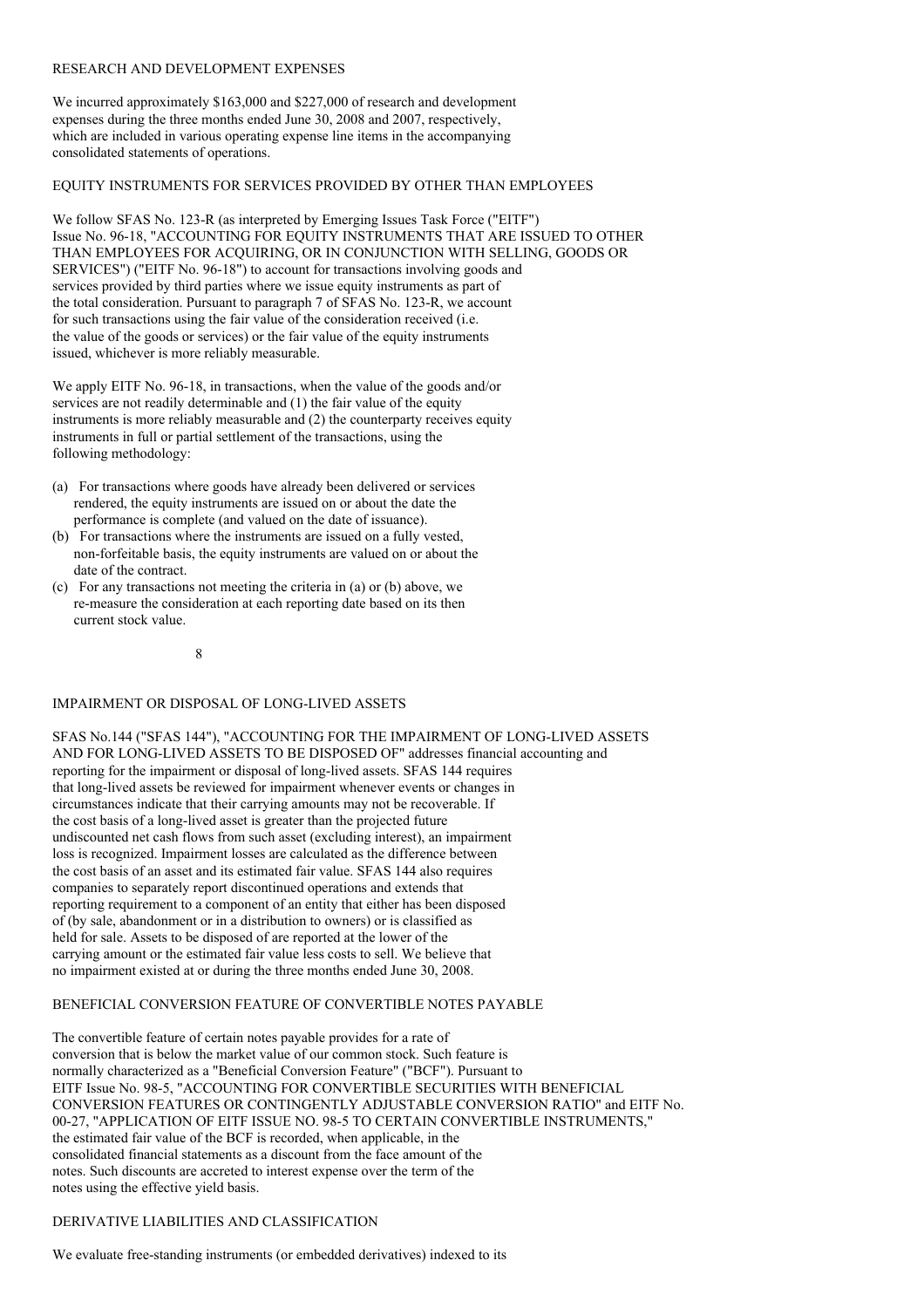common stock to properly classify such instruments within equity or as liabilities in our financial statements, pursuant to the requirements of the EITF Issue No. 00-19, "ACCOUNTING FOR DERIVATIVE FINANCIAL INSTRUMENTS INDEXED TO AND POTENTIALLY SETTLED IN, A COMPANY'S OWN STOCK," EITF Issue No. 01-06, "THE MEANING OF INDEXED TO A COMPANY'S OWN STOCK," FSP EITF Issue No. 00-19-2, "ACCOUNTING FOR REGISTRATION PAYMENT ARRANGEMENTS," and SFAS No. 133, "ACCOUNTING FOR DERIVATIVE INSTRUMENTS AND HEDGING ACTIVITIES," as amended. Our policy is to settle instruments indexed to our common shares on a first-in-first-out basis. Pursuant to EITF Issue No. 00-19, the classification of an instrument indexed to our stock, which is carried as a liability, must be reassessed at each balance sheet date. If the classification required under this Consensus changes as a result of events during a reporting period, the instrument is reclassified as of the date of the event that caused the reclassification. There is no limit on the number of times a contract may be reclassified.

In the fiscal year ended March 31, 2006, we were obligated to register for resale the shares underlying warrants in connection with the issuance of our 10% Series A Convertible Notes. In accordance with EITF Issue No. 00-19, the value of the warrants was recorded as a liability until the registration became effective on January 20, 2006. On or about March 13, 2007, we determined that the effectiveness of the registration statement underlying the conversion and warrant shares associated with the 10% Series A Convertible Notes had lapsed. In accordance with EITF Issue No. 00-19, we reclassified the warrants from stockholders' equity and recorded a warrant liability which is required to be revalued at the end of each reporting period. Such warrant liability was revalued through November 29, 2007. On November 29, 2007, the notes and warrant agreements associated with the 10% Series A Convertible Notes were amended and restated. For accounting purposes, such amendment was treated as an extinguishment pursuant to EITF Issue No. 06-6 and the existing warrant liability relieved. See Note 5 for further description.

### REGISTRATION PAYMENT ARRANGEMENTS

We account for our liquidated damages on registration rights agreements in accordance with FASB Staff Position EITF Issue No. 00-19-2 "ACCOUNTING FOR REGISTRATION PAYMENT ARRANGEMENTS" which specifies that the contingent obligation to make future payments or otherwise transfer consideration under a registration payment arrangement should be separately recognized and measured in accordance with SFAS No. 5, "ACCOUNTING FOR CONTINGENCIES" ("SFAS No. 5"). Pursuant to SFAS No. 5, a liability related to potential liquidated damages if such damages were determined to be both probable and reasonably estimable. We had accrued liquidated damages on the 10% Series A Convertible Notes. In connection with the amendment of these instruments and related warrants on November 29, 2007, the liquidated damages related to these Notes were settled. As of June 30, 2008, we have accrued \$130,000 in liquidated damages in connection with potential liquidated damages related to the November 29, 2007 transaction and accrued an additional \$201,900 related to other transactions that required liquidated damages on registration rights agreements.

 $\overline{Q}$ 

The following table lists the amounts of liquidated damages accrued by transaction, the quarterly amount of damages being accrued and the relevant damages formula by transaction:

 $<$ TABLE>  $\langle S \rangle$   $\langle C \rangle$ 

| Transaction                            | Accrued<br>Damages | Recurring Monthly Accrual<br><b>Until Registration Occurs</b> |          | Damages Formula      |
|----------------------------------------|--------------------|---------------------------------------------------------------|----------|----------------------|
| Amended Series A 10% Convertible Notes |                    | \$130,000                                                     | \$15,000 | No cap on damages    |
| 8% Notes                               | 119,000            | 9.900                                                         |          | Maximum of \$150,000 |
| 2008 9% Notes                          | 48,400             | 4.400                                                         |          | Maximum of \$75,000  |
| <b>Stock Units</b>                     | 34.500             | 9.300                                                         |          | No cap on damages    |
|                                        | \$331,900          | \$38,600                                                      |          |                      |
|                                        |                    |                                                               |          |                      |

## $<$ /TABLE>

See Notes 4 and 5 for further description.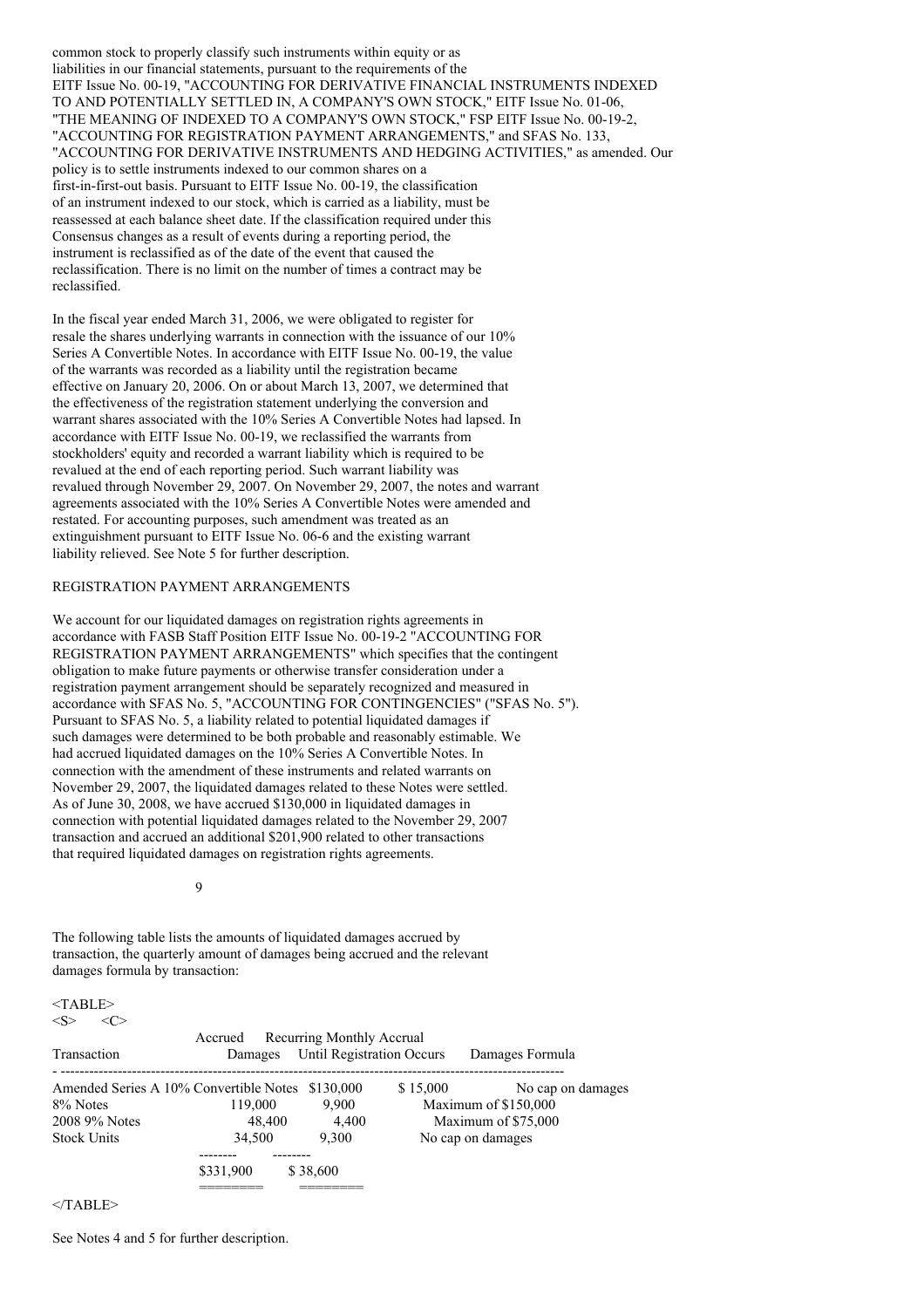### STOCK BASED COMPENSATION

Effective April 1, 2006, we adopted the provisions of SFAS No. 123-R, "Share-Based Payment," ("SFAS No. 123-R"). SFAS No. 123-R requires employee stock options and rights to purchase shares under stock participation plans to be accounted for under the fair value method and requires the use of an option pricing model for estimating fair value. Accordingly, share-based compensation is measured at the grant date, based on the fair value of the award. We previously accounted for awards granted under our equity incentive plan under the intrinsic value method prescribed by Accounting Principles Board Opinion No. 25, "ACCOUNTING FOR STOCK ISSUED TO EMPLOYEES," and related interpretations, and provided the required pro forma disclosures prescribed by SFAS No. 123, "ACCOUNTING FOR STOCK BASED COMPENSATION," as amended. The exercise price of options is generally equal to the market price of our common stock (defined as the closing price as quoted on the Over-the-Counter Bulletin Board on the date of grant. Accordingly, no share-based compensation was recognized in the financial statements for periods prior to April 1, 2006.

Under the modified prospective method of adoption for SFAS No. 123-R, the compensation cost that we recognize beginning April 1, 2006 includes (a) compensation cost for all equity incentive awards granted prior to, but not yet vested as of April 1, 2006, based on the grant-date fair value estimated in accordance with the original provisions of SFAS No. 123, and (b) compensation cost for all equity incentive awards granted subsequent to April 1, 2006, based on the grant-date fair value estimated in accordance with the provisions of SFAS No. 123-R.

From time to time, our Board of Directors grants common share purchase options or warrants to selected directors, officers, employees, consultants and advisors in payment of goods or services provided by such persons on a stand-alone basis outside of any of our formal stock plans. The terms of these grants are individually negotiated and generally expire within five years from the grant date. Such grants are recorded based on the grant date fair value of the equity instruments.

In August 2000, we adopted the 2000 Stock Option Plan ("Stock Option Plan"), which was approved by our stockholders in December 2000. The Stock Option Plan provides for the issuance of up to 500,000 options to purchase shares of common stock. Such options can be incentive options or nonstatutory options, and may be granted to employees, directors and consultants. The Stock Option Plan has limits as to the eligibility of those stockholders who own more than 10% of our stock, as defined. The options granted pursuant to the Stock Option Plan may have exercise prices of no less than 100% of fair market value of the Company's common stock at the date of grant (incentive options), or no less than 75% of fair market value of such stock at the date of grant (nonstatutory). At June 30, 2008, we had granted 47,500 options under the 2000 Stock Option Plan of which 15,000 had been forfeited. All of these options vested prior to the adoption of SFAS 123-R. We have reserved 467,500 shares for future issuance.

Share-based compensation resulting from the application of SFAS No. 123-R to options granted resulted in an expense of \$64,696 for the three month period ended June 30, 2008 and \$283,505 for the three month period ended June 30, 2007. We use the Binomial Lattice option pricing model for estimating fair value of options granted.

#### 10

The following table summarizes the effect of share-based compensation resulting from the application of SFAS No. 123-R to options granted:

|                                                                                                      | June 30, 2008 | Three Months Ended Three Months Ended<br>June 30, 2007 |  |  |  |
|------------------------------------------------------------------------------------------------------|---------------|--------------------------------------------------------|--|--|--|
| Payroll and related                                                                                  | 64,696        | \$283,505                                              |  |  |  |
| Net share-based compensation effect<br>in net loss from continuing operations $$64,696$<br>\$283,505 |               |                                                        |  |  |  |
| Basic and diluted loss per common share                                                              | S             | (0.00)<br>(0.01)                                       |  |  |  |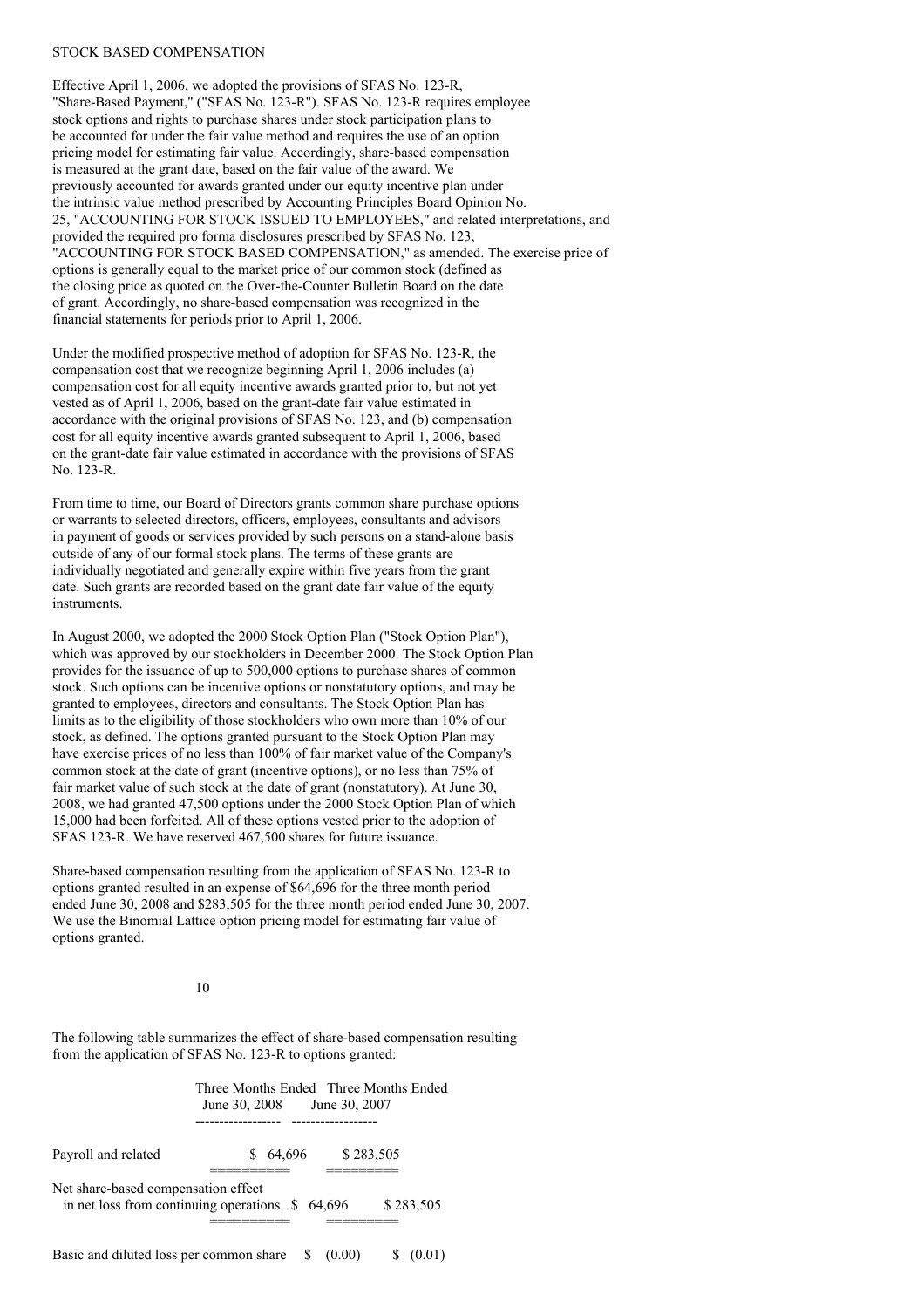In accordance with SFAS No. 123-R, beginning on April 1, 2006, we adjust share-based compensation on a quarterly basis for changes to the estimate of expected award forfeitures based on actual forfeiture experience. The effect, if any, of adjusting the forfeiture rate for all expense amortization is recognized in the period the forfeiture estimate is changed. The effect of forfeiture adjustments for the three month period ended June 30, 2008 was insignificant.

========== =========

The following weighted average assumptions were used in the valuation of these instruments.

|                                                                                     | Three Months Ended<br>June 30 |                                    |  |  |  |
|-------------------------------------------------------------------------------------|-------------------------------|------------------------------------|--|--|--|
|                                                                                     | 2008<br>None Issued           | 2007                               |  |  |  |
| Annual dividends<br>Expected volatility<br>Risk free interest rate<br>Expected life | n/a<br>n/a<br>n/a<br>n/a      | zero<br>92%<br>4.72%<br>2.14 years |  |  |  |

The expected volatility is based on the historic volatility. The expected life of options granted is based on the "simplified method" described in the SEC's Staff Accounting Bulletin No. 107 due to changes in the vesting terms and contractual life of current option grants compared to our historical grants. Options outstanding that have vested and are expected to vest as of June 30, 2008 are as follows:

|                  | Weighted                                 |  |            |           |
|------------------|------------------------------------------|--|------------|-----------|
|                  | Weighted Average                         |  |            |           |
|                  | Average Remaining Aggregate              |  |            |           |
|                  | Number of Exercise Contractual Intrinsic |  |            |           |
|                  | Shares Price Term in Years Value (1)     |  |            |           |
|                  |                                          |  |            |           |
| Vested $(2)$     | 9,731,839 \$ 0.38                        |  | 5.02       | \$291,955 |
| Expected to vest | 1.222.221 0.34                           |  | 8.86       | \$85,556  |
|                  | ---------                                |  | .          |           |
| Total            | 10,954,060                               |  | \$ 377,511 |           |
|                  |                                          |  |            |           |

(1) These amounts represent the difference between the exercise price and \$0.41, the closing market price of our common stock on June 30, 2008 as quoted on the Over-the-Counter Bulletin Board under the symbol "AEMD.OB" for all in-the-money options outstanding.

(2) 4,278,375 options were granted prior to April 1, 2006 (the date of adoption for SFAS 123-R) and were fully vested at the date of adoption.

Additional information with respect to stock option activity is as follows:

|                                          | <b>Outstanding Options</b>                                                           |  |  |
|------------------------------------------|--------------------------------------------------------------------------------------|--|--|
|                                          | Weighted Aggregate<br>Number of Average Intrinsic<br>Shares Exercise Price Value (1) |  |  |
| March 31, 2008                           | 10,954,060 \$ 0.37 \$1,694,776                                                       |  |  |
| Grants<br>Exercises<br>Cancellations     |                                                                                      |  |  |
| June 30, 2008                            | 10,954,060<br>\$ 0.38<br>\$ 377,511                                                  |  |  |
| Options exercisable at:<br>June 30, 2008 | 9,731,839<br>\$0.38                                                                  |  |  |

(1) Represents the difference between the exercise price and the March 31, 2008 or June 30, 2008 market price of our common stock, which was \$0.53 and \$0.41,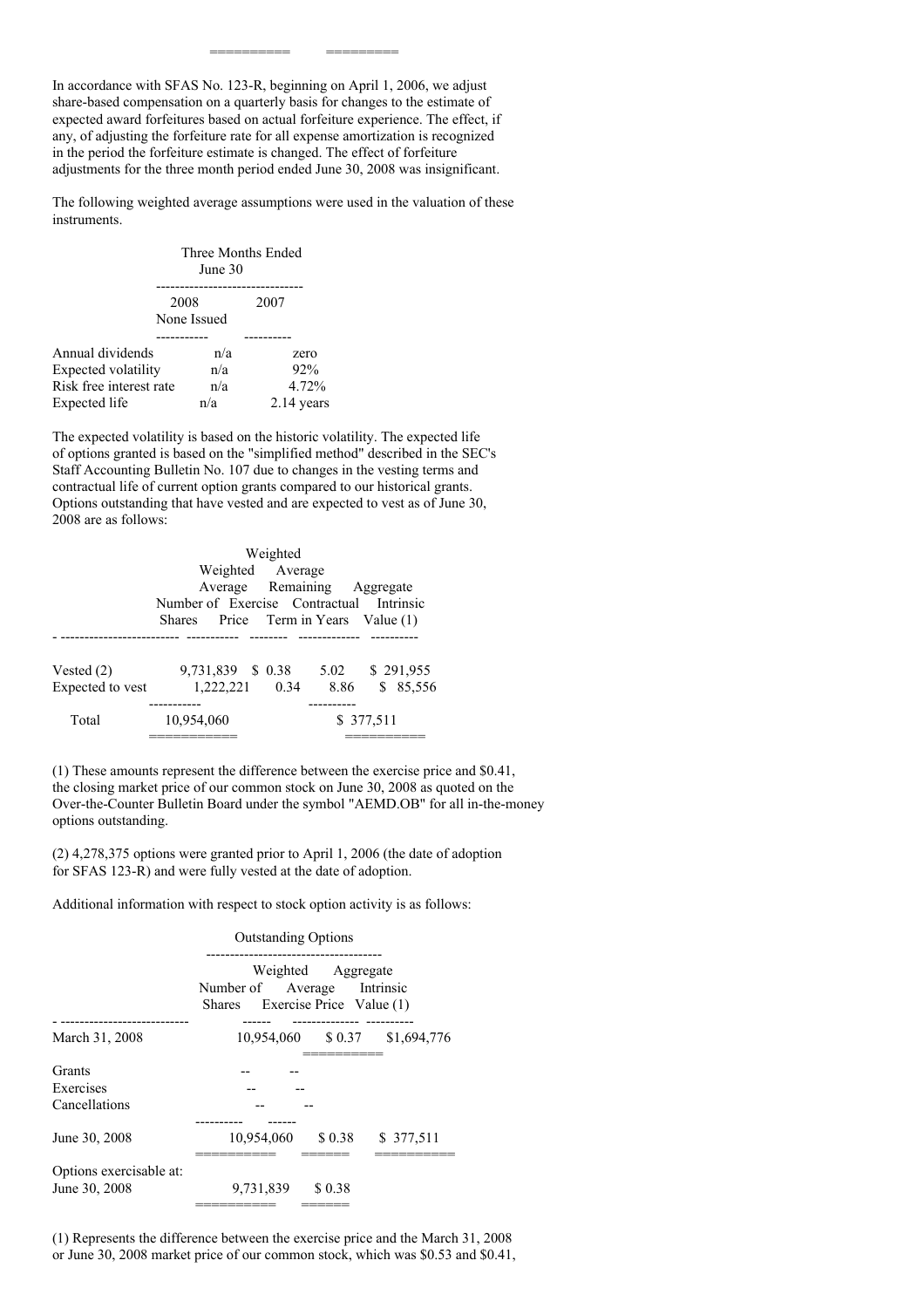11

At June 30, 2008, there was approximately \$473,000 of unrecognized compensation cost related to share-based payments which is expected to be recognized over a weighted average period of 1.83 years.

# INCOME TAXES

Under SFAS 109, "ACCOUNTING FOR INCOME TAXES," deferred tax assets and liabilities are recognized for the future tax consequences attributable to the difference between the consolidated financial statements and their respective tax basis. Deferred income taxes reflect the net tax effects of (a) temporary differences between the carrying amounts of assets and liabilities for financial reporting purposes and the amounts reported for income tax purposes, and (b) tax credit carryforwards. We record a valuation allowance for deferred tax assets when, based on our best estimate of taxable income (if any) in the foreseeable future, it is more likely than not that some portion of the deferred tax assets may not be realized.

## SIGNIFICANT RECENT ACCOUNTING PRONOUNCEMENTS

In December 2006, the FASB issued SFAS No. 157, "FAIR VALUE MEASUREMENTS," which defines fair value, establishes a framework for measuring fair value in accordance with GAAP, and expands disclosures about fair value measurements. SFAS No. 157 simplifies and codifies related guidance within GAAP, but does not require any new fair value measurements. The guidance in SFAS No. 157 applies to derivatives and other financial instruments measured at estimated fair value under SFAS No. 133 and related pronouncements. SFAS No. 157 is effective for financial statements issued for fiscal years beginning after November 15, 2007, and interim periods within those fiscal years. We adopted Statement of Financial Accounting Standards No. 157 ("SFAS No. 157") as of April 1, 2008. SFAS No. 157 applies to certain assets and liabilities that are being measured and reported on a fair value basis. SFAS No. 157 defines fair value, establishes a framework for measuring fair value in accordance with generally accepted accounting principles, and expands disclosure about fair value measurements. This Statement enables the reader of the financial statements to assess the inputs used to develop those measurements by establishing a hierarchy for ranking the quality and reliability of the information used to determine fair values. The Statement requires that assets and liabilities carried at fair value will be classified and disclosed in one of the following three categories:

Level 1: Quoted market prices in active markets for identical assets or liabilities.

Level 2: Observable market based inputs or unobservable inputs that are corroborated by market data.

Level 3: Unobservable inputs that are not corroborated by market data.

The fair value of our warrant liabilities is determined based on observable market based inputs or unobservable inputs that are corroborated by market data, which is a Level 3 classification. We record variations in our warrant liability account on our balance sheet at fair value with changes in fair value recorded as change in fair value of warrant liability in our consolidated statements of operations.

The following outlines the significant weighted average assumptions used to estimate the fair value information presented, with respect to warrants utilizing the Binomial Lattice option pricing model:

#### Quarter Ended June 30, 2008

| Risk free interest rate | $2.91\%$ |
|-------------------------|----------|
| Average expected life   | 3 years  |
| Expected volatility     | 84.8%    |
| Expected dividends      | None     |

We did not make any changes to our valuation techniques in the quarter ended June 30, 2008.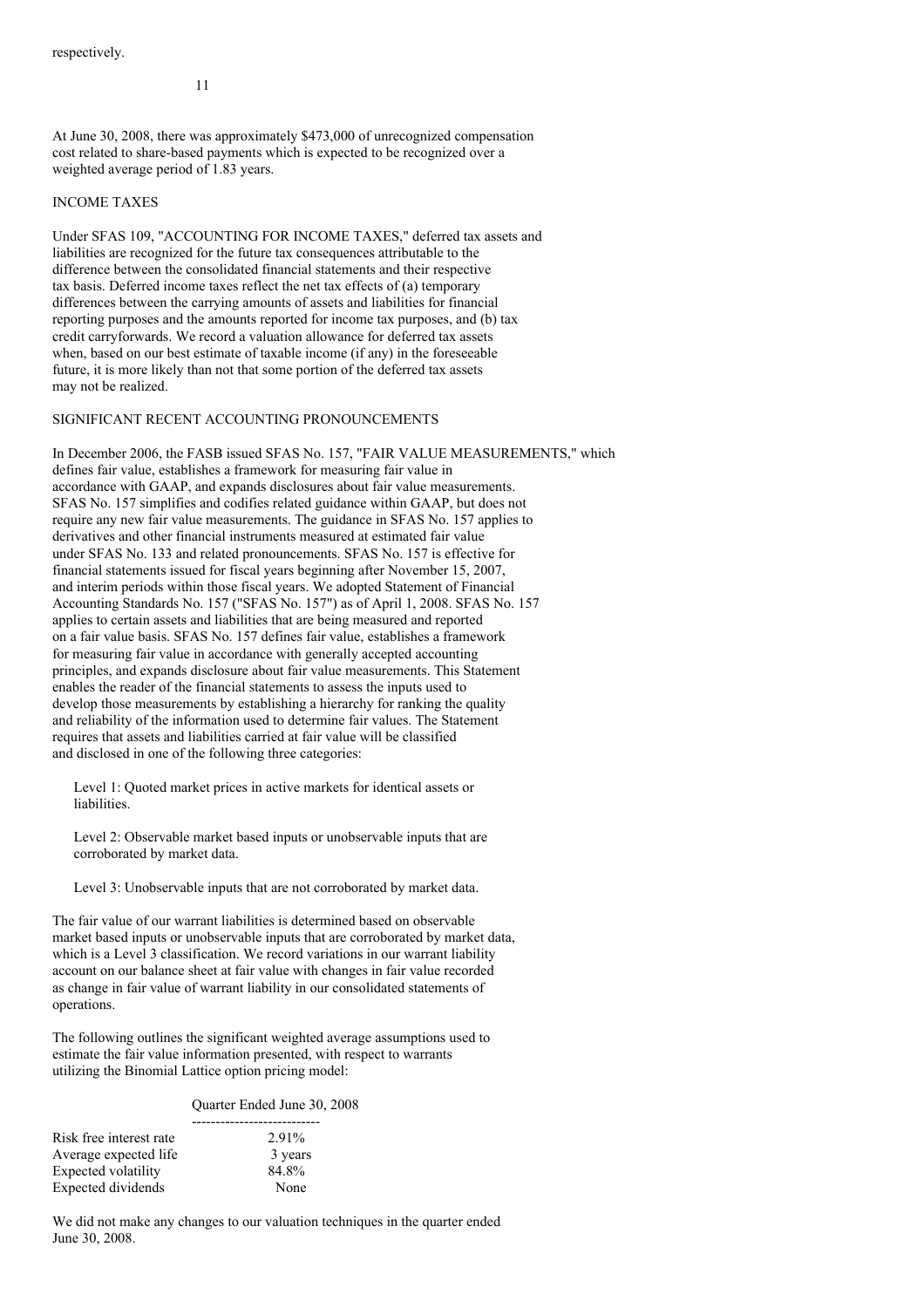In February 2007, the FASB issued SFAS No. 159, "The Fair Value Option for Financial Assets and Financial Liabilities." SFAS No. 159 expands the scope of specific types of assets and liabilities that an entity may carry at fair value on its statement of financial position, and offers an irrevocable option to record the vast majority of financial assets and liabilities at fair value, with changes in fair value recorded in earnings. SFAS No. 159 is effective for fiscal years beginning after November 15, 2007. We have not yet elected to use the fair value option.

Other recent accounting pronouncements issued by the FASB (including its Emerging Issues Task Force), the American Institute of Certified Public Accountants, and the Securities and Exchange Commission did not or are not believed by management to have a material impact on our present or future consolidated financial statements.

12

## NOTE 4. NOTES PAYABLE

## 12% NOTES

From August 1999 through May 2005, we entered into various borrowing arrangements for the issuance of notes payable from private placement offerings (the "12% Notes). At June 30, 2008, \$347,500 of principal balance of the 12% Notes was outstanding and delinquent, in default, and bore interest at the default rate of 15%.

### 10% NOTES

From time to time, we issued convertible notes payable ("10% Note") to various investors, bearing interest at 10% per annum, with principal and interest due six months from the date of issuance. The 10% Notes required no payment of principal or interest during the term and may be converted to our common stock at the conversion price of \$0.50 per share at any time at the option of the noteholder. The total amount of the original notes issued was \$275,000. One remaining 10% Note in the amount of \$5,000 was past due and in default at June 30, 2008. At June 30, 2008, interest payable on this note totaled \$3,500.

### 8% NOTES

In December 2007, we issued notes payable ("8% Notes") to two accredited investors in the aggregate amount of \$495,000 with 8% interest maturing on September 5, 2008. In conjunction with the issuance of the 8% Notes, we also issued three year warrants to acquire 1,485,000 shares of Common Stock at \$0.50 per share.

Under this transaction, we are obligated to register for resale the common shares underlying the warrants, and as a result, this warrant obligation does not meet the scope exception of paragraph 11(a) of SFAS No. 133. Specifically, at the commitment date, we did not have any uncommitted registered shares to settle the warrant obligation and accordingly, such obligation was required to be classified as a liability (outside of stockholders' deficit) in accordance with EITF Issue No.00-19. The warrants were valued at \$693,050 on the commitment date using a Binomial Lattice option pricing model. Such amount was recorded as a derivative liability with an offsetting debt discount recorded against the \$495,000 face amount of the 8% Notes and the remaining \$198,050 recorded as interest expense. The debt discount is amortized to expense over the term of the 8% Notes.

### 2008 9% NOTES

In January 2008, we issued notes payable ("2008 9% Notes") to an accredited investor in the amount of \$220,000 with 9% interest maturing on October 19, 2008. In conjunction with the issuance of the 2008 9% Notes, we also issued three year warrants to acquire 660,000 shares of Common Stock at \$0.50 per share.

Under this transaction, we are obligated to register for resale the common shares underlying the warrants, and as a result, this warrant obligation does not meet the scope exception of paragraph 11(a) of SFAS No. 133. Specifically, at the commitment date, the we did not have any uncommitted registered shares to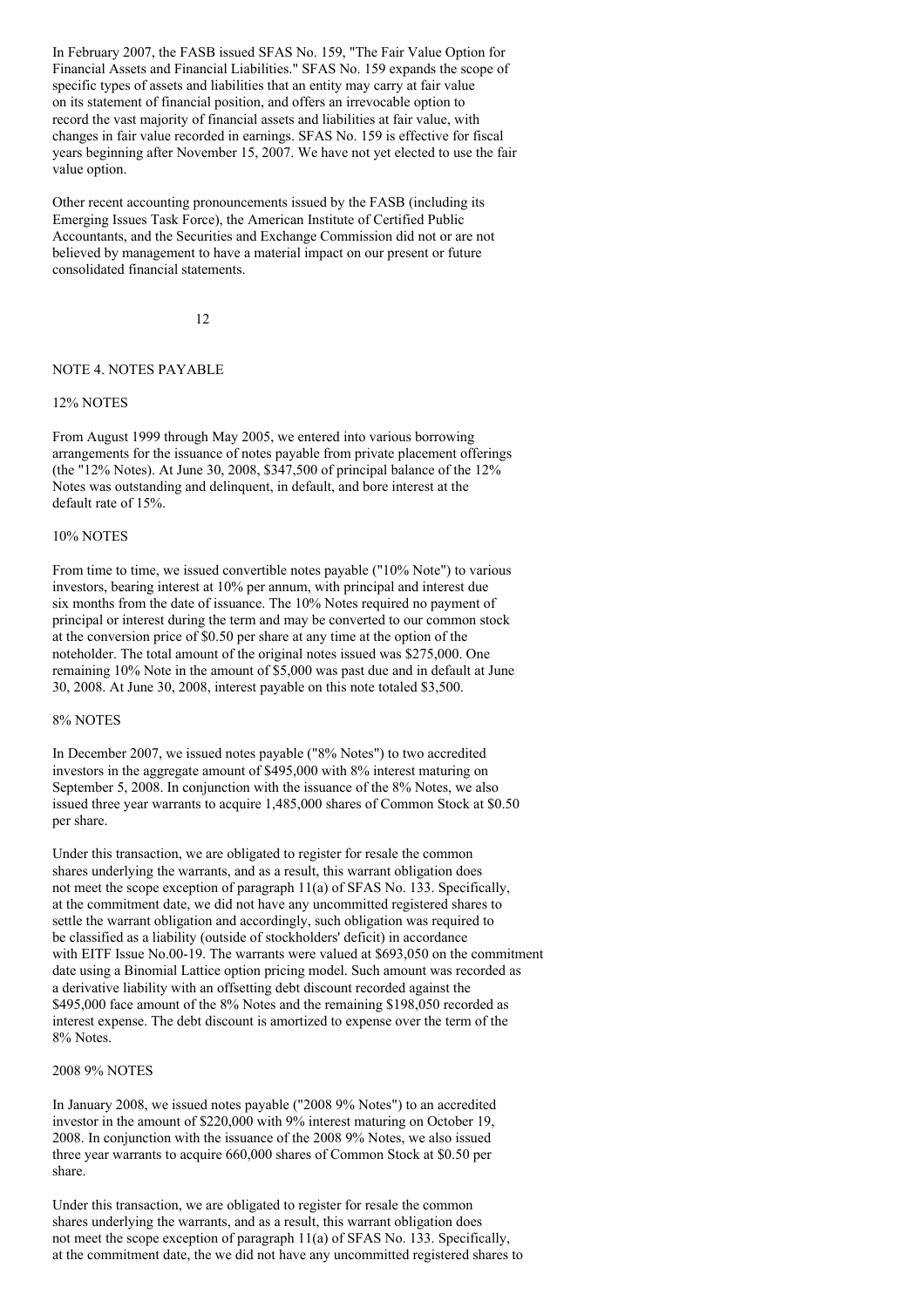settle the warrant obligation and accordingly, such obligation was required to be classified as a liability (outside of stockholders' deficit) in accordance with EITF Issue No. 00-19. The warrant was valued at \$222,450 on the commitment date using a Binomial Lattice option pricing model. Such amount was recorded as a derivative liability with an offsetting debt discount recorded against the \$220,000 face amount of the 2008 9% Notes and the remaining \$2,450 recorded as interest expense. The debt discount is amortized to expense over the term of the 2008 9% Notes.

Notes payable consist of the following at June 30, 2008:

|                                           | Face Amount of |             |               | Notes Payable,                                |  |
|-------------------------------------------|----------------|-------------|---------------|-----------------------------------------------|--|
|                                           |                |             |               | Notes Payable Note Discounts Net of Discounts |  |
| 12% Notes payable, all past due \$347,500 |                |             |               | \$347,500                                     |  |
| 10% Note payable, past due                |                | 5.000       |               | 5,000                                         |  |
| 8% Note payable                           |                | 495,000     | (108, 640)    | 386,360                                       |  |
| 2008 9% Note payable                      |                | 220,000     | (95, 773)     | 124.227                                       |  |
| <b>Total Notes Payable</b>                |                | \$1,067,500 | $(\$204,413)$ | \$863,087                                     |  |

Our plans to satisfy the remaining outstanding balance on these notes include converting the notes to common stock at market value or repayment with available funds.

## 13

### NOTE 5. CONVERTIBLE NOTES PAYABLE

#### 10% CONVERTIBLE NOTES

On December 15, 2006, we issued two 10% Convertible Notes ("December 10% Notes") totaling \$50,000 to accredited investors. The December 10% Notes accrue interest at a rate of ten percent (10%) per annum and mature on March 15, 2007. Such notes are convertible into shares of restricted common stock at any time at the election of the holder at a fixed conversion price of \$0.17 per share for any conversion occurring on or before the maturity date. In addition, upon issuance, we issued five-year Warrants ("December 10% Note Warrants") to purchase a number of shares equal to the number of shares into which the December 10% Notes can be converted at a fixed exercise price of \$0.17. Additionally, if the December 10% Note Warrants are exercised prior to December 15, 2007, the holder will receive an additional warrant on the same terms as the December 10% Note Warrants on a one to one basis. The warrants can be settled in unregistered shares of common stock. The December 10% Note Warrants have been valued using a Binomial Lattice option pricing model and an associated discount of \$15,627, the relative fair value measured at the commitment date, was recorded and presented net against the face amount of the December 10% Notes. The convertible feature of the December 10% Notes provides for an effective conversion rate that is below market value. Pursuant to EITF No. 98-5 and EITF No. 00-27, we estimated the fair value of such beneficial conversion feature to be \$34,373 and recorded such amount as a debt discount. The discounts associated with the warrants and the beneficial conversion feature were accreted to interest expense over the term of the December 10% Notes.

On May 1, 2008, a holder of \$33,000 of the December 10% Notes converted his \$33,000 principal amount and accrued interest of \$6,325 at the agreed conversion rate of \$0.17 per share. As a result, we issued 232,033 shares of common stock under this conversion.

### 10% SERIES A CONVERTIBLE NOTES

From July 11, 2005 through December 15, 2005 we received cash investments totaling \$1,000,000 from accredited investors based on agreed-upon terms reached on the cash receipt dates. Such investments were documented in November and December 2005 in several 10% Series A Convertible Promissory Notes. The 10% Series A Convertible Notes accrue interest at a rate of ten percent (10%) per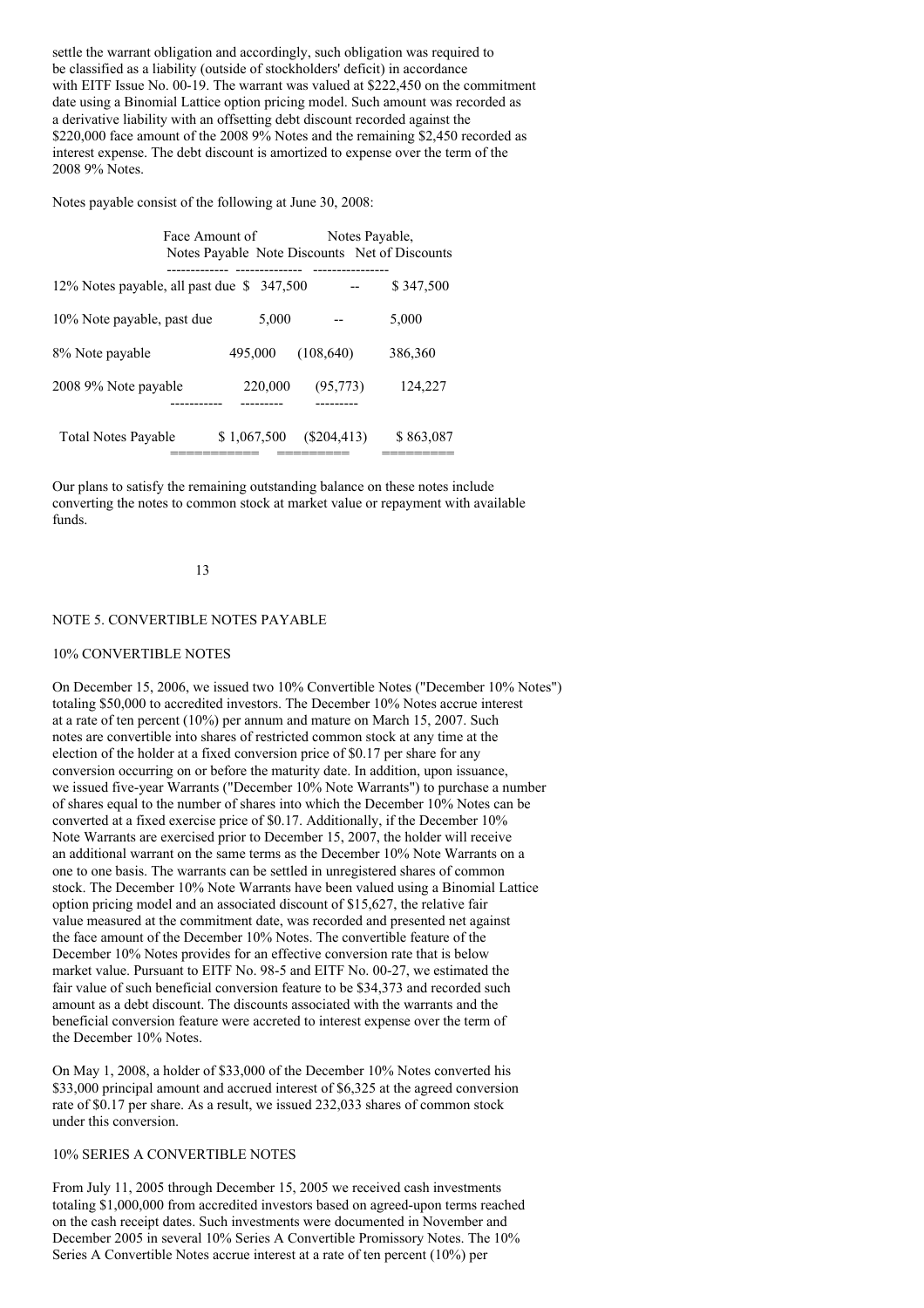annum and matured on January 2, 2007. The 10% Series A Convertible Notes were convertible into shares of our common stock at any time at the election of the holder at a fixed conversion price equal to \$0.20 per share for any conversion occurring on or prior to the maturity date.

## 10% SERIES A CONVERTIBLE NOTES AMENDMENT

On November 2007, we entered into Amended and Restated 10% Series A Convertible Promissory Notes (the "Amended Notes") with the holders of certain promissory notes that we previously issued (the "Prior Notes"), and all amendments to the Prior Notes.

The Amended Notes, in the principal amount of \$1,000,000, are convertible into an aggregate of 5,000,000 shares of our Common Stock and mature on February 15, 2009. The Amended Notes provide for the payment of accrued and default interest through December 31, 2007 in the aggregate amount of \$295,248 to be paid in units ("Units") at a fixed rate of \$0.20 per Unit, each Unit consisting of one share of our Common Stock and one Class A Common Stock Purchase Warrant (the "Class A Warrant") to purchase one share of our Common Stock at a fixed exercise price of \$0.20 per share. If the Holders exercise the Class A Warrants on or before February 15, 2010, we will issue them one Class B Common Stock Purchase Warrant (the "Class B Warrant") for every two Class A Warrants exercised. The Class B Warrants will have a fixed exercise price of \$0.60 per share.

The Amended Notes also provided for the payment of liquidated damages through November 29, 2007 in the aggregate amount \$269,336 to be paid in units ("Damages Units") at a fixed rate of \$0.40 per Damages Unit, each Damages Unit consisting of one share of our Common Stock and one Class A-1 Common Stock Purchase Warrant (the "Class A-1 Warrant") to purchase one share of our Common Stock at a fixed exercise price of \$0.40 per share. If the Holders exercise the Class A-1 Warrants on or before February 15, 2010, we will issue them one Class B-1 Common Stock Purchase Warrant (the "Class B-1 Warrant") for every two Class A-1 Warrants exercised. The Class B-1 Warrants will have a fixed exercise price of \$0.40 per share.

In addition, the Amended Notes provided for the issuance of Class A Principal Common Stock Purchase Warrants (the "Class A Principal Warrant") to purchase an aggregate of 5,000,000 shares of our Common Stock on the same terms as the Class A Warrants.

14

The following table summarizes the number of shares of the our Common Stock issuable upon the conversion of the Amended Notes or the exercise of the various warrants issued or issuable pursuant to the Amended Notes.

| Note Conversion            | 5,000,000  |  |  |
|----------------------------|------------|--|--|
| Accrued Interest           | 1,476,242  |  |  |
| Liquidated Damages         | 673,340    |  |  |
| Class A Warrants           | 1,476,242  |  |  |
| Class A-1 Warrants         | 673,340    |  |  |
| Class A Principal Warrants | 5,000,000  |  |  |
| Class B Warrants           | 738,121    |  |  |
| Class B-1 Warrants         | 336,670    |  |  |
|                            |            |  |  |
| Total                      | 15,373,955 |  |  |
|                            |            |  |  |

We are obligated to register the shares underlying the Class A Warrants, the Class A-1 Warrants and the Class A Principal Warrants with the SEC by March 31, 2008, and the shares underlying the Class B Warrants and to register the Class B-1 Warrants with the SEC by the 30th day following the issuance date of such warrants. Since we failed to effect a registration statement by March 31, 2008, we are recording liquidated damages of \$15,000 per month.

For accounting purposes, the amendment of the 10% Series A Convertible Notes was treated as an extinguishment pursuant to EITF Issue No. 06-6. The changes in the note agreements, conversion feature and warrants were considered substantive as prescribed in that consensus. Consequently, at the amendment date we initially recorded an estimated loss on extinguishment of \$489,013 as follows: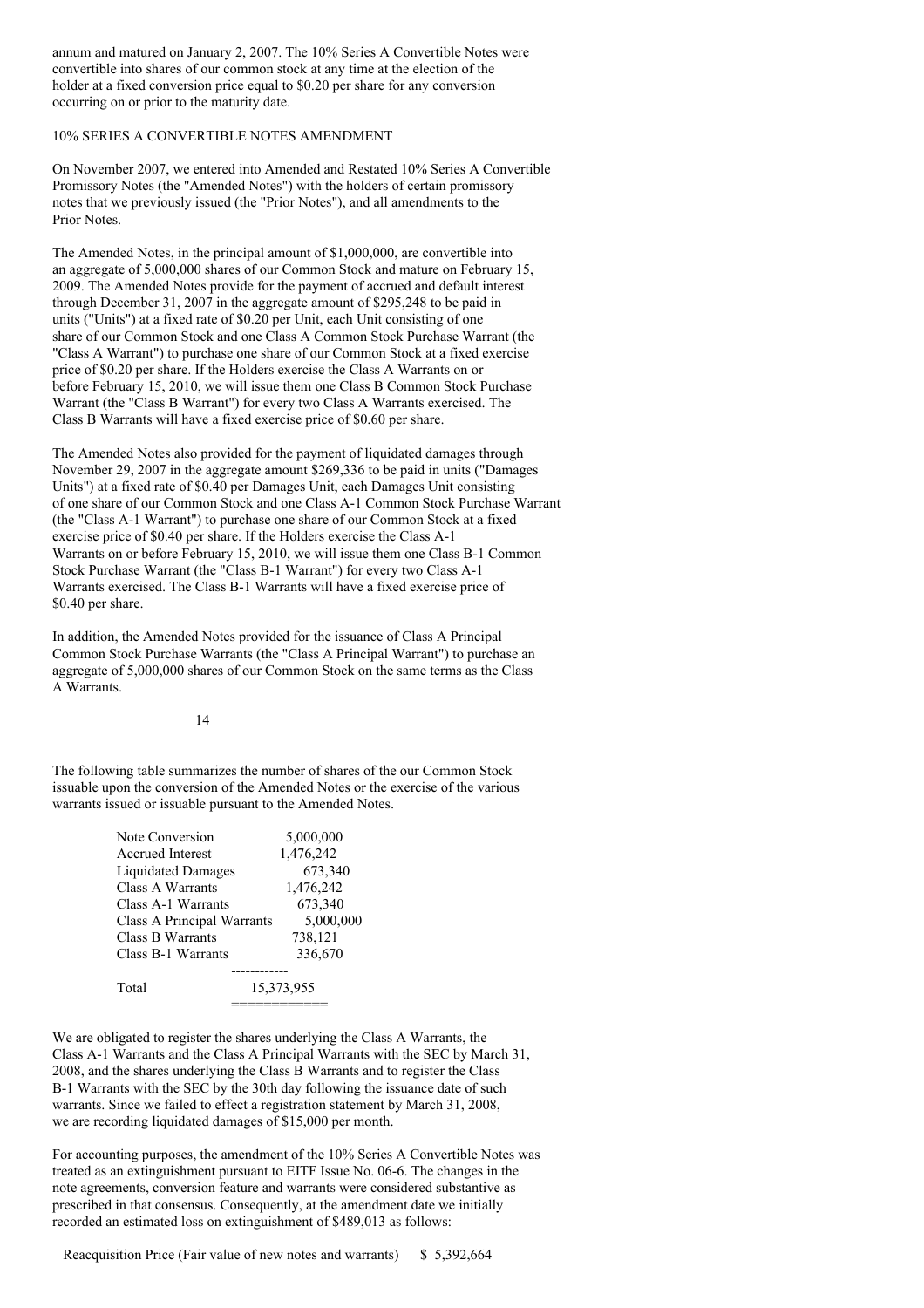| Less amounts relieved at date of extinguishment: |             |
|--------------------------------------------------|-------------|
| Carrying amount of the unamortized notes         | (166, 667)  |
| Carrying amount of derivative liability          | (4,172,400) |
| Accrued interest and liquidated damages          | (564, 584)  |
|                                                  |             |

Loss on extinguishment \$ 489,013 ============

Subsequently, we engaged a third party valuation firm to value the various components of the amendment of the Series A Convertible Notes. As a result of that valuation, we recorded an additional \$58,106 of loss on extinguishment of debt with the offset being recorded to additional paid-in capital.

The new warrants issued in connection with the Amended Notes were evaluated pursuant to EITF Issue No. 00-19 and classified as equity instruments. In connection with the new warrants, we recorded \$4,392,664 as an increase to additional paid in capital, based on the estimated fair value at issuance. The amended conversion feature contains a BCF at the date of the Amended Notes; consequently, we recorded a discount of \$1,000,000 against the notes and a corresponding increase in additional paid in capital.

In January 2008, one of the holders of the Amended Series A Convertible Notes converted \$100,000 of their notes into 500,000 shares of common stock at the agreed conversion rate of \$0.20 per share.

On July 30, 2008, the holders of the Amended Series A Convertible Notes notified us that we were in default on the notes due to our failure to register the warrants by March 31, 2008 and for failing to make required interest payments.

Convertible Notes Payable consists of the following at June 30, 2008:

Net Principal Discount Amount --------- --------- ---------

Amended Series A 10% Convertible Notes \$ 900,000 \$(563,759) \$ 336,241 December 10% Convertible Notes 17,000 -- 17,000 --------- --------- --------- Total - Convertible Notes \$ 917,000 \$(563,759) \$ 353,241

========= ========== =========

# NOTE 6. EQUITY TRANSACTIONS

In April 2008, we issued 10,170 shares of common stock pursuant to our S-8 registration statement covering our 2003 Consultant Stock Plan at \$0.59 per share in payment for regulatory affairs consulting services valued at \$6,000 based on the value of the services.

Effective as of April 22, 2008, per a patent license agreement, we issued 10,849 shares of restricted common stock to Boston University. This issuance represented the initial payment under the license agreement and was based on our share price at April 22, 2008 and the payment amount of \$5,750.

15

In May 2008, we entered into a Private Placement Agreement with Fusion Capital Fund II, LLC, an Illinois limited liability company for the sale of 1,000,000 shares of our common stock for an aggregate purchase price of \$500,000.

In May 2008, we issued 6,667 shares of common stock pursuant to our S-8 registration statement covering our 2003 Consultant Stock Plan at \$0.45 per share in payment for regulatory affairs consulting services valued at \$3,000 based on the value of the services.

In May 2008, a holder of \$33,000 of the December 10% Notes converted his \$33,000 principal amount and accrued interest of \$6,325 at the agreed conversion rate of \$0.17 per share. As a result, we issued 232,033 shares of common stock under this conversion (See Note 5).

In June 2008, we issued 25,610 shares of common stock pursuant to our S-8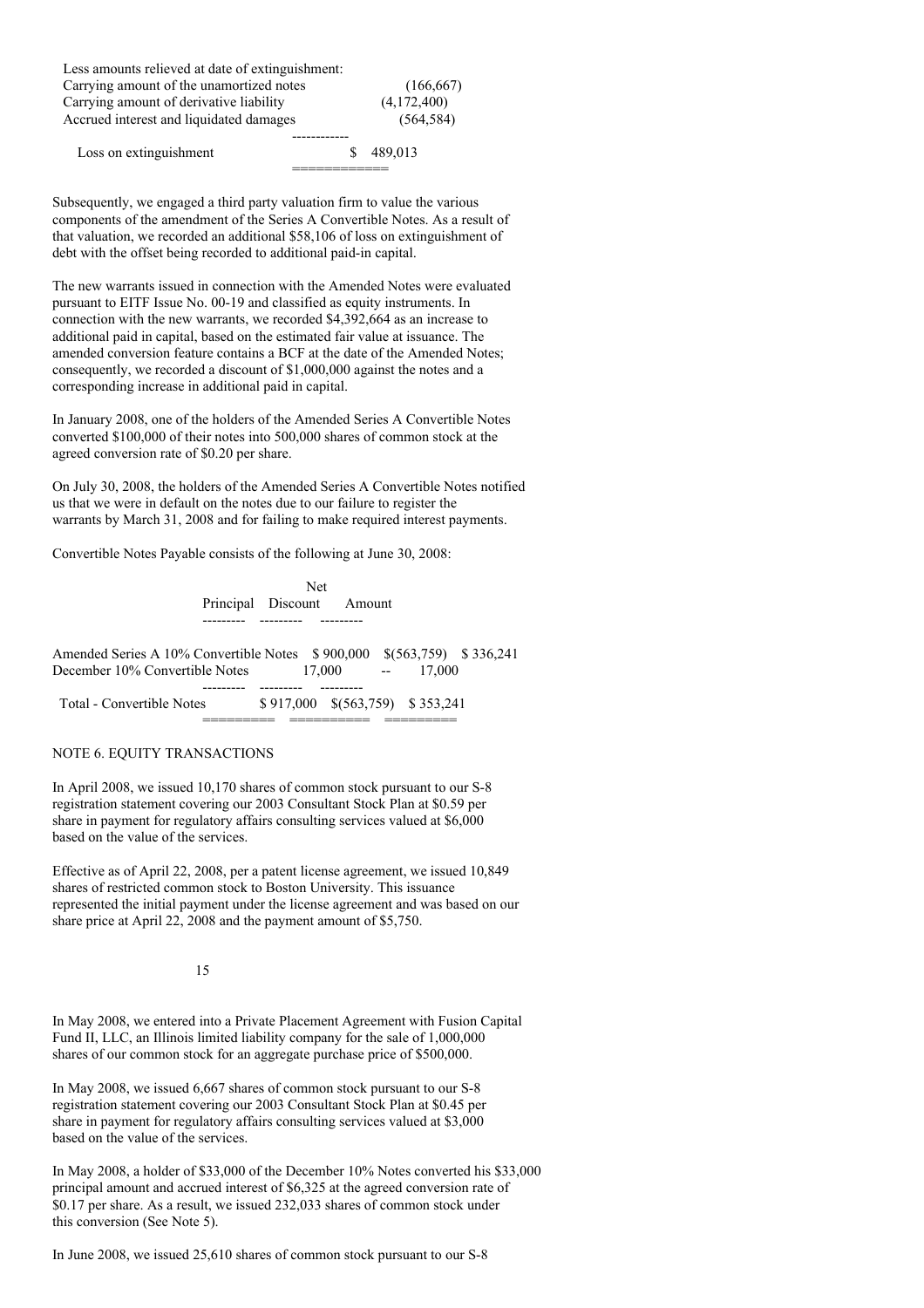registration statement covering our 2003 Consultant Stock Plan at \$0.41 per share in payment for regulatory affairs consulting services valued at \$10,500 based on the value of the services.

In June 2008, we issued grants of restricted common stock to two employees of 5,000 shares each as additional compensation. Those grants were valued at \$2,400 apiece based our closing stock price of \$0.48 on the date of issuance.

### NOTE 7. OTHER CURRENT LIABILITIES

At June 30, 2008 and March 31, 2008, our other current liabilities were comprised of the following items:

|                                 | June $30$ , | March 31,   |             |
|---------------------------------|-------------|-------------|-------------|
|                                 | 2008        | 2008        |             |
|                                 |             |             |             |
| Accrued damages                 |             | 331,900     | 337,400     |
| Accrued interest                |             | 469,395     | 412.914     |
| Accrued legal fees              |             | 159,555     | 159,555     |
| Other accrued liabilities       |             | 125.348     | 180.940     |
|                                 |             |             |             |
| Total other current liabilities |             | \$1,086,198 | \$1,090,809 |
|                                 |             |             |             |

### NOTE 8. COMMITMENTS AND CONTINGENCIES

## LEGAL MATTERS

From time to time, claims are made against us in the ordinary course of business, which could result in litigation. Claims and associated litigation are subject to inherent uncertainties and unfavorable outcomes could occur, such as monetary damages, fines, penalties or injunctions prohibiting us from selling one or more products or engaging in other activities. The occurrence of an unfavorable outcome in any specific period could have a material adverse effect on our results of operations for that period or future periods. We are not presently a party to any pending or threatened legal proceedings.

## **OTHER**

We have not filed our income tax returns for certain prior periods. Whereas we are in the process of remediating this matter, we may be subject to penalties; however, those amounts are not expected to be significant.

### NOTE 9. SUBSEQUENT EVENTS

On July 24, 2008, our Chief Executive Officer converted \$35,000 of accrued debt to 100,000 shares of unregistered common stock based upon the closing stock price of \$0.35 per share on that day.

On July 28, 2008, a board member and his spouse, both former executives at Hemex, a Company we acquired in 1999, converted \$147,279 of accrued debt to 446,300 shares of unregistered common stock based upon the closing stock price of \$0.33 per share on that day.

On July 31, 2008, our Chief Science Officer converted \$150,000 of accrued debt to 468,750 shares of unregistered common stock based upon the closing stock price of \$0.32 per share on that day.

On July 30, 2008, the holders of the 10% Amended Series A Convertible Notes (see Note 5) notified us that we were in default on the notes due to our failure to register the warrants by March 31, 2008 and for failing to make required interest payments (see Note 5). We are currently negotiating potential ways to cure the default with the holders of the Amended Series A Convertible Notes.

In late July and through August 8, 2008, we have raised an aggregate amount of \$300,000 from the sale to accredited investors of 10% convertible notes and warrants. The notes are convertible into our common stock at \$0.50 per share and the warrants are exercisable at \$0.50 per share. We agreed to pay to the investment banking firm that arranged this sale a cash commission of seven percent of the proceeds and warrants equal to seven percent of the gross.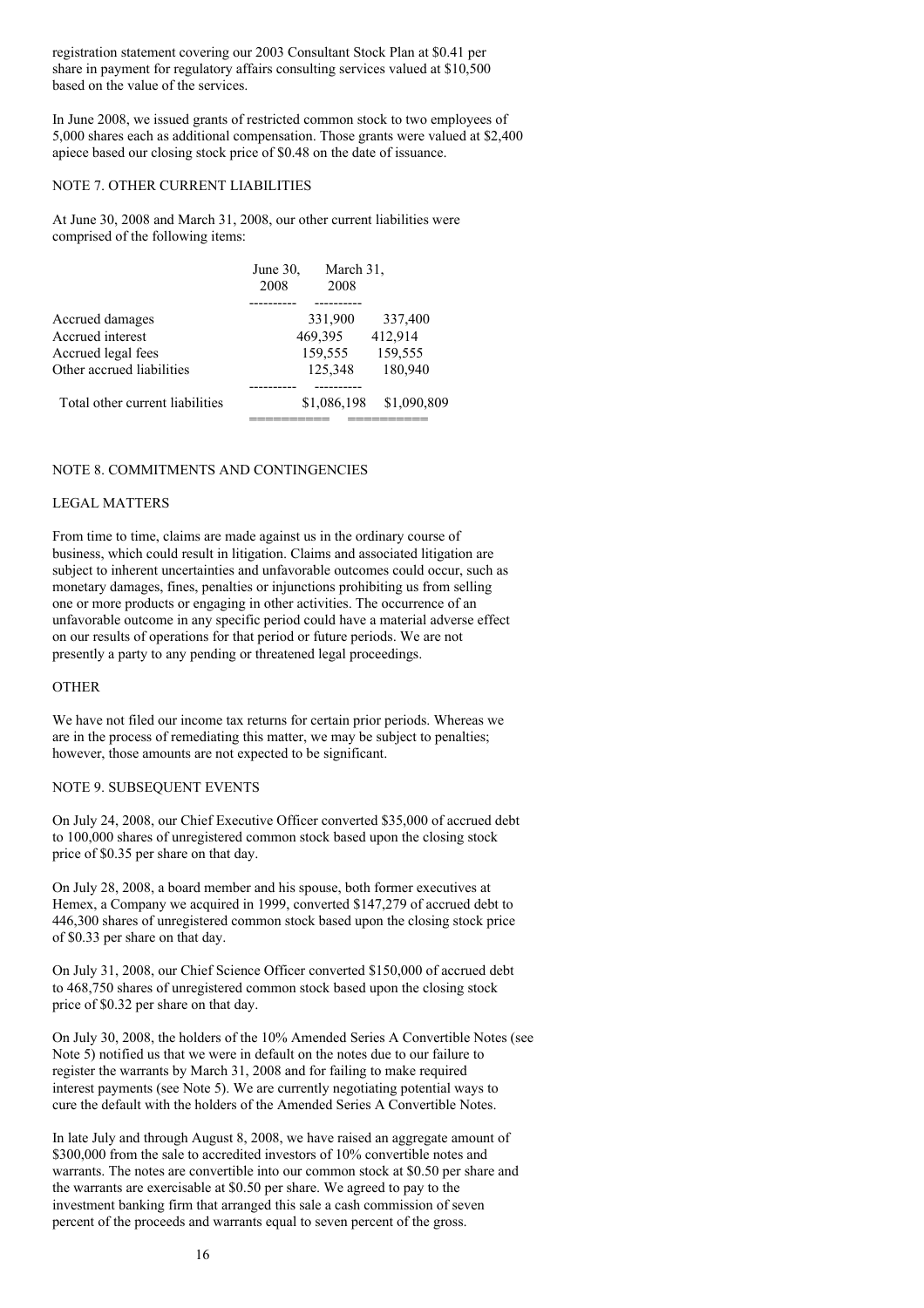### ITEM 2. MANAGEMENT'S DISCUSSION AND ANALYSIS OR PLAN OF OPERATION

The following discussion of our financial condition and results of operations should be read in conjunction with, and is qualified in its entirety by the condensed consolidated financial statements and notes thereto, included in Item 1 in this Quarterly Report on Form 10-Q. This item contains forward-looking statements that involve risks and uncertainties. Actual results may differ materially from those indicated in such forward-looking statements.

# FORWARD LOOKING STATEMENTS

All statements, other than statements of historical fact, included in this Form 10-Q are, or may be deemed to be, "forward-looking statements" within the meaning of Section 27A of the Securities Act of 1933, as amended ("the Securities Act"), and Section 21E of the Exchange Act. Such forward-looking statements involve assumptions, known and unknown risks, uncertainties and other factors which may cause the actual results, performance, or achievements of Aethlon Medical, Inc. ("we", "us" or "the Company") to be materially different from any future results, performance, or achievements expressed or implied by such forward looking statements contained in this Form 10-Q. Such potential risks and uncertainties include, without limitation, completion of our capital-raising activities, FDA approval of our products, other regulations, patent protection of our proprietary technology, product liability exposure, uncertainty of market acceptance, competition, technological change, and other risk factors detailed herein and in other of our filings with the Securities and Exchange Commission. The forward-looking statements are made as of the date of this Form 10-Q, and we assume no obligation to update the forward-looking statements, or to update the reasons actual results could differ from those projected in such forward-looking statements.

### THE COMPANY

We are a developmental stage medical device company focused on expanding the applications of our Hemopurifier(R) platform technology which is designed to rapidly reduce the presence of infectious viruses and other toxins from human blood. As such, we focus on developing therapeutic devices to treat acute viral conditions brought on by pathogens targeted as potential biological warfare agents and chronic viral conditions including HIV/AIDS and Hepatitis-C. The Hemopurifier(R) combines the established scientific technologies of hemodialysis and affinity chromatography as a means to mimic the immune system's response of clearing viruses and toxins from the blood before cell and organ infection can occur. The Hemopurifier(R) cannot cure these afflictions but can lower viral loads and allow compromised immune systems to overcome otherwise serious or fatal medical conditions.

## WHERE YOU CAN FIND MORE INFORMATION

We are subject to the informational requirements of the Securities Exchange Act and must file reports, proxy statements and other information with the SEC. The reports, information statements and other information we file with the Commission can be inspected and copied at the Commission Public Reference Room, 450 Fifth Street, N.W. Washington, D.C. 20549. You may obtain information on the operation of the Public Reference Room by calling the SEC at (800) SEC-0330. The Commission also maintains a Web site http://www.sec.gov) that contains reports, proxy, and information statements and other information regarding registrants, like us, which file electronically with the Commission. Our headquarters are located at 3030 Bunker Hill Street, Suite 4000, San Diego, CA 92109. Our phone number at that address is (858) 459-7800. Our Web site is http://www.aethlonmedical.com.

### RESULTS OF OPERATIONS

THREE MONTHS ENDED JUNE 30, 2008 COMPARED TO THE THREE MONTHS ENDED JUNE 30, 2007

### Operating Expenses

Consolidated operating expenses for the three months ended June 30, 2008 were \$623,659 in comparison with \$871,273 for the comparable quarter a year ago. This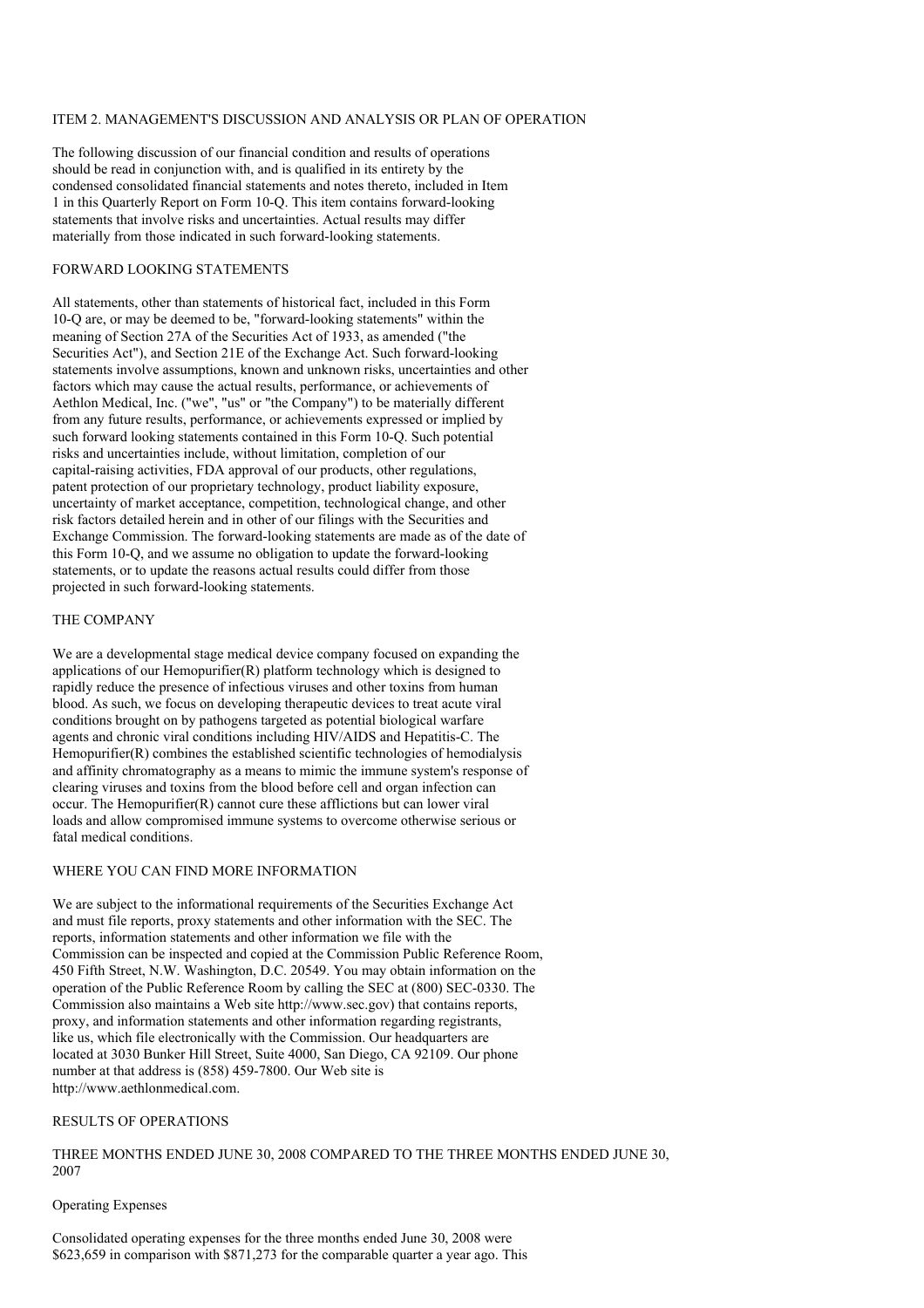decrease of \$247,614, or 28%, was due to a decrease in Payroll & Related expenses of \$168,423 a decrease in general and administrative expenses of \$52,061 and a decrease in professional fees of \$27,130.

The \$168,423 decrease in payroll and related expenses was due to a \$214,009 decrease in non-cash stock compensation expense. Without that non-cash expense, our payroll and related expenses would have increased by \$45,586.

The \$52,062 decrease in general and administrative expenses was due primarily to decrease in lab supplies of \$46,371.

Our professional fees decreased due to reduced use of investor relations of \$31,325, legal fees of \$16,547 and scientific consulting fees of \$12,500 partially offset by an increase in accounting fees of \$33,799.

17

## Other Expenses (Income)

Other expenses (income) consist primarily of the change in the fair value of our warrant liability, interest expense and other expense. Other expenses for the three months ended June 30, 2008 were \$375,156 in comparison with other income of \$335,074 for the comparable quarter a year ago. Both periods included non-cash income from the change in the fair value of warrant liability. For the three months ended June 30, 2008, the change in estimated fair value was \$187,692 and for the three months ended June 30, 2007, the change in estimated fair value was \$421,775.

Interest expense was \$562,848 for the three months ended June 30, 2008 compared to \$86,701, an increase of \$476,147. The largest component of our interest expense in the three months ended June 30, 2008 was the amortization of debt discount of \$463,178 that arose from the valuation of any warrants or beneficial conversion feature associated with a debt instrument. That value was recorded as a discount against the face value of the notes and then amortized over the term of the notes. We had no such amortization of debt discount in the three months ended June 30, 2007. We also incurred \$38,250 in amortization of deferred financing costs related to our recent debt financings while we had no such amortization of deferred financing costs in the three months ended June 30, 2007. The amortization of deferred financing costs is calculated using the effective interest method.

### Net Loss

As a result of the increased expenses noted above, we recorded a consolidated net loss of approximately \$1,000,000 and \$536,000 for the quarters ended June 30, 2008 and 2007, respectively.

Basic and diluted loss per common share were (\$0.03) for the three month period ended June 30, 2008 compared to (\$0.02) for the period ended June 30, 2008. This increase in loss per share was primarily a result of the higher net loss during the three month period ended June 30, 2008, as compared to the three month period ended June 30, 2007.

## LIQUIDITY AND CAPITAL RESOURCES

To date, we have funded our capital requirements for the current operations from net funds received from the public and private sale of debt and equity securities, as well as from the issuance of common stock in exchange for services. Our cash position at June 30, 2008 was approximately \$157,000 compared to approximately \$255,000, at March 31, 2008, representing a decrease of approximately \$98,000. During the three months ended June 30, 2008, operating activities used net cash of approximately \$598,000, while we received \$500,000 from financing activities from the issuance of common stock and convertible notes.

During the three month period ended June 30, 2008, net cash used in operating activities was approximately (\$598,000) and resulted from the approximate net loss of \$999,000, the change in the estimated fair value of warrant liability of approximately \$188,000 and a reduction of due to related parties of approximately \$28,000. These were offset principally by the amortization of note discount of \$501,000, fair market value of common stock of approximately \$25,000 issued in payment for services and approximately \$69,000 in stock-based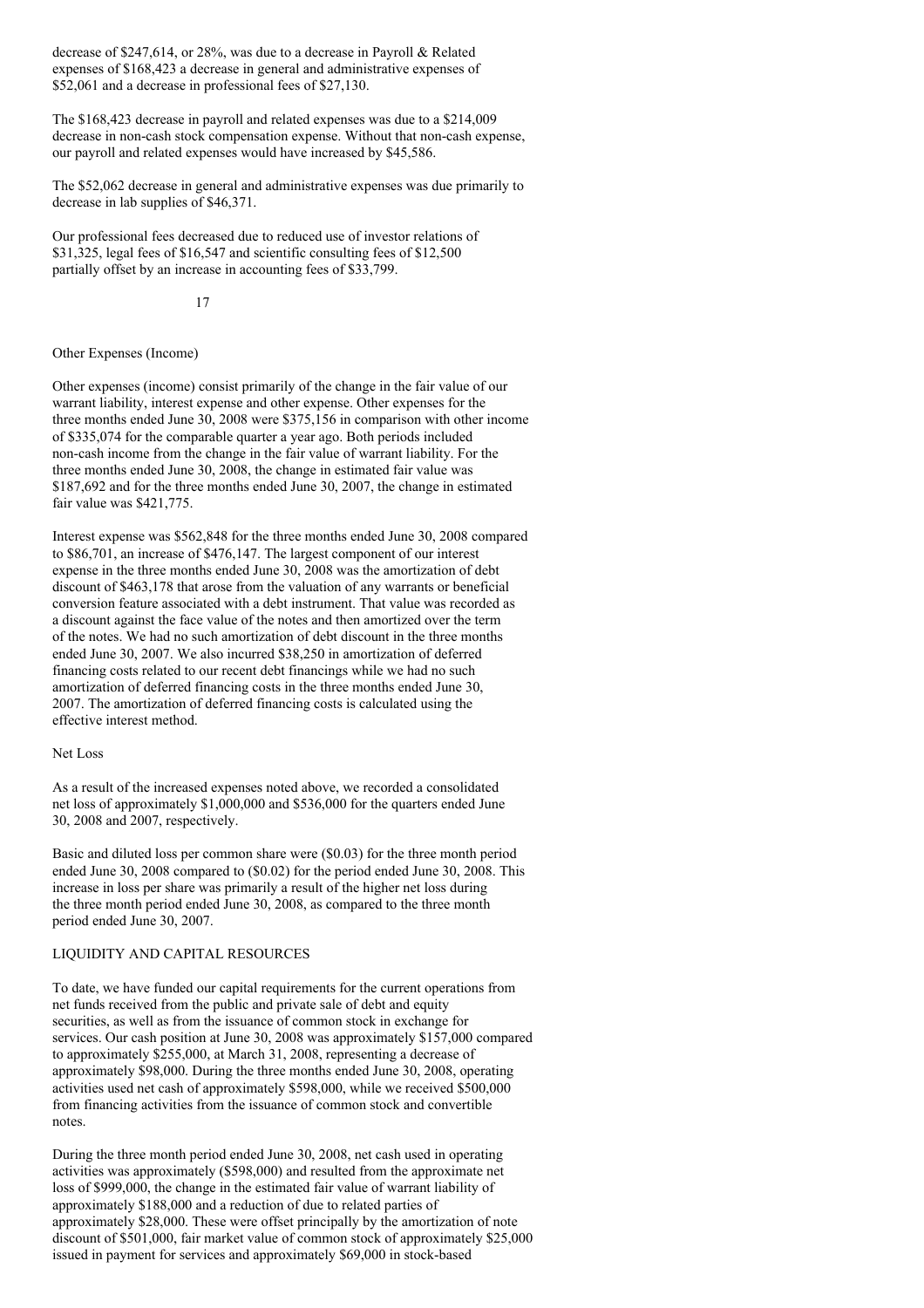compensation and an increase in accounts payable and accrued liabilities of approximately \$16,000.

A decrease in working capital during the three months ended June 30, 2008 in the amount of approximately \$360,000 changed our negative working capital position to approximately (\$3,841,000) at June 30, 2008 from a negative working capital of approximately (\$3,481,000) at March 31, 2008.

Our current deficit in working capital requires us to obtain funds in the short-term to be able to continue in business, and in the longer term to fund research and development on products not yet ready for market. Subsequent to June 30, 2008, we raised an additional \$300,000 through the sale to accredited investors of convertible notes and warrants and we continue to seek additional financing.

Our operations to date have consumed substantial capital without generating revenues, and will continue to require substantial capital funds to conduct necessary research and development and pre-clinical and clinical testing of Hemopurifier(R) products, and to market any of those products that receive regulatory approval. We do not expect to generate revenue from operations for the foreseeable future, and our ability to meet our cash obligations as they become due and payable is expected to depend for at least the next several years on our ability to sell securities, borrow funds or a combination thereof. Our future capital requirements will depend upon many factors, including progress with pre-clinical testing and clinical trials, the number and breadth of our programs, the time and costs involved in preparing, filing, prosecuting, maintaining and enforcing patent claims and other proprietary rights, the time and costs involved in obtaining regulatory approvals, competing technological and market developments, and our ability to establish collaborative arrangements, effect successful commercialization strategies, marketing activities and other arrangements. We expect to continue to incur increasing negative cash flows and net losses for the foreseeable future, and presently require a minimum of \$186,000 per month to sustain operations.

18

We do not believe that inflation has had or is likely to have any material impact on our limited operations.

At the date of this filing, we plan to purchase significant amounts of equipment and hire significant numbers of employees subject to successfully raising additional capital.

## PLAN OF OPERATION

We are a development stage medical device company that has not yet engaged in significant commercial activities. The primary focus of our resources is the advancement of our proprietary Hemopurifier(R) platform treatment technology, which is designed to rapidly reduce the presence of infectious viruses and toxins in human blood. Our focus is to prepare our Hemopurifier(R) to treat chronic viral conditions, acute viral conditions and viral-based bioterror threats in human clinical trials.

We plan to continue research and development activities related to our Hemopurifier(R) platform technology, with particular emphasis on the advancement of our treatment for "Category A" pathogens as defined by the Federal Government under Project Bioshield and the All Hazards Preparedness Act of 2006. The Company has filed an Investigational Device Exemption ("IDE") with the FDA in order to proceed with Human safety studies of the Hemopurifier(R). Such studies, complemented by planned IN VIVO and appropriate animal IN VITRO studies should allow us to proceed to the Premarket Approval ("PMA") process. The PMA process is the last major FDA hurdle in determining the safety and effectiveness of Class III medical Devices (of which the Hemopurifier(R) is one).

Subject to the availability of working capital, we anticipate continuing to increase spending on research and development over the next 12 months. Additionally, associated with our anticipated increase in research and development expenditures, we anticipate purchasing additional amounts of equipment during this period to support our laboratory and testing operations. Operations to date have consumed substantial capital without generating revenues, and will continue to require substantial and increasing capital funds to conduct necessary research and development and pre-clinical and clinical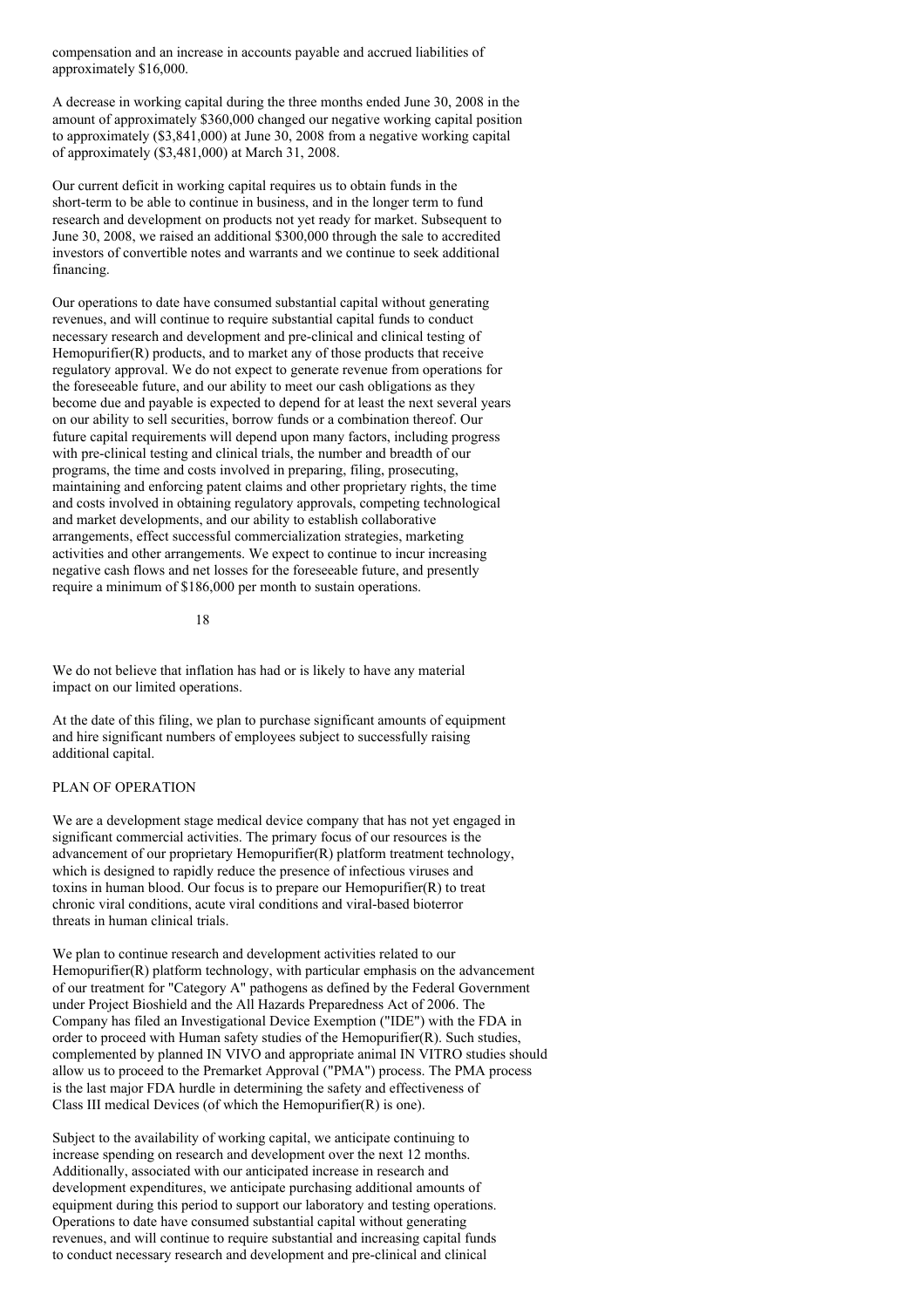testing of our Hemopurifier(R) products, as well as market any of those products that receive regulatory approval. We do not expect to generate revenue from operations for the foreseeable future, and our ability to meet our cash obligations as they become due and payable is dependent for at least the next several years on our ability to sell securities, borrow funds or a combination thereof. Future capital requirements will depend upon many factors, including progress with pre-clinical testing and clinical trials, the number and breadth of our clinical programs, the time and costs involved in preparing, filing, prosecuting, maintaining and enforcing patent claims and other proprietary rights, the time and costs involved in obtaining regulatory approvals, competing technological and market developments, as well as our ability to establish collaborative arrangements, effective commercialization, marketing activities and other arrangements. We expect to continue to incur increasing negative cash flows and net losses for the foreseeable future.

# CRITICAL ACCOUNTING POLICIES

The preparation of condensed consolidated financial statements in conformity with accounting principles generally accepted in the United States of America requires the Company to make a number of estimates and assumptions that affect the reported amounts of assets and liabilities and disclosure of contingent assets and liabilities at the date of the financial statements. Such estimates and assumptions affect the reported amounts of expenses during the reporting period. On an ongoing basis, we evaluate estimates and assumptions based upon historical experience and various other factors and circumstances. We believe our estimates and assumptions are reasonable in the circumstances; however, actual results may differ from these estimates under different future conditions.

We believe that the estimates and assumptions that are most important to the portrayal of our financial condition and results of operations, in that they require the most difficult, subjective or complex judgments, form the basis for the accounting policies deemed to be most critical to us. These critical accounting policies relate to measurement of stock purchase warrants issued with notes payable, beneficial conversion feature of convertible notes payable, impairment of intangible assets and long lived assets, stock compensation, and the classification of warrant obligations, and evaluation of contingencies. We believe estimates and assumptions related to these critical accounting policies are appropriate under the circumstances; however, should future events or occurrences result in unanticipated consequences, there could be a material impact on our future financial conditions or results of operations.

There have been no changes to our critical accounting policies as disclosed in our Form 10-KSB for the year ended March 31, 2008.

## OFF-BALANCE SHEET ARRANGEMENTS

There are no guarantees, commitments, lease and debt agreements or other agreements that could trigger an adverse change in our credit rating, earnings, cash flows or stock price, including requirements to perform under standby agreements.

19

# ITEM 3. QUANTITATIVE AND QUALITATIVE DISCLOSURES ABOUT MARKET RISK.

# Not applicable.

# ITEM 4. CONTROLS AND PROCEDURES.

# EVALUATION OF DISCLOSURE CONTROLS AND PROCEDURES

As of the end of the period covered by this report, our management evaluated our disclosure controls and procedures (as defined in Securities Exchange Act Rules 13a-15(e) and 15d-15(e)) as to whether such disclosure controls and procedures were effective in providing reasonable assurance that the information required to be disclosed by us in reports that we file or submit under the Securities Exchange Act of 1934 is recorded, processed, summarized and reported within the time periods specified in Securities and Exchange Commission rules and forms and ensuring that information required to be disclosed in the reports that we file or submit under the Exchange Act is accumulated and communicated to our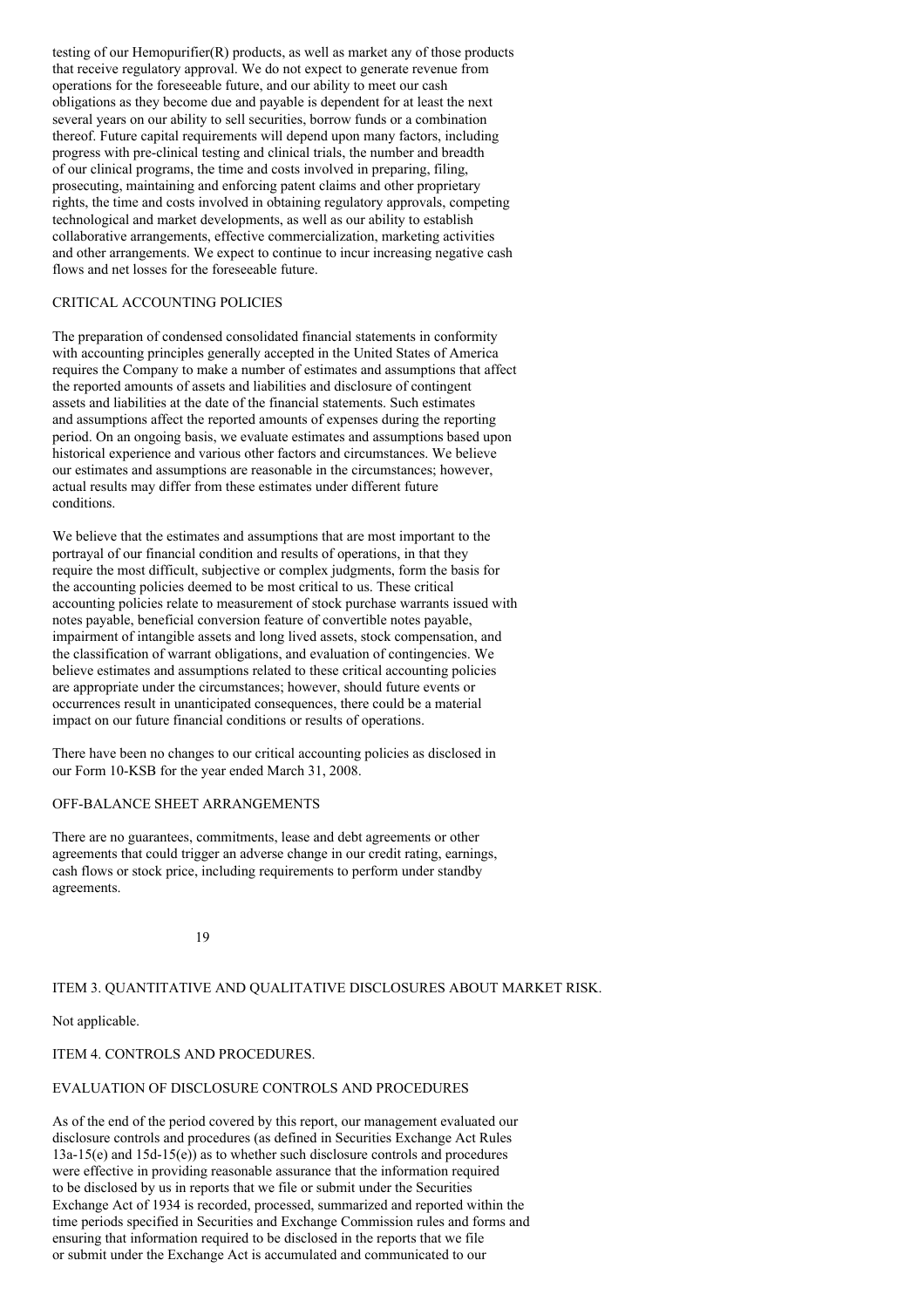management, including the chief executive officer, as appropriate to allow timely decisions regarding required disclosure. Based on our evaluation and subject to the foregoing, our Chief Executive Officer concluded that there were no material weaknesses in our disclosure controls and procedures and that such disclosure controls and procedures were effective as of the end of the period covered by this report in providing reasonable assurance of achieving the desired control objectives, and therefore there were no corrective actions taken.

# CHANGES IN INTERNAL CONTROL OVER FINANCIAL REPORTING

Since our evaluation as of March 31, 2008 we have had no significant changes in our internal controls.

 $20$ 

## PART II -- OTHER INFORMATION

# ITEM 1. LEGAL PROCEEDINGS.

From time to time, claims are made against us in the ordinary course of business, which could result in litigation. Claims and associated litigation are subject to inherent uncertainties and unfavorable outcomes could occur, such as monetary damages, fines, penalties or injunctions prohibiting us from selling one or more products or engaging in other activities. The occurrence of an unfavorable outcome in any specific period could have a material adverse effect on our results of operations for that period or future periods. We are not presently a party to any pending or threatened legal proceedings.

ITEM 1A. RISK FACTORS.

Not applicable.

# ITEM 2. UNREGISTERED SALES OF EQUITY SECURITIES AND USE OF PROCEEDS.

Effective as of April 22, 2008, per a patent license agreement, we issued 10,849 shares of restricted common stock to Boston University. This issuance represented the initial payment under the license agreement and was based on our share price at April 22, 2008 and 115% and the payment amount of \$5,750.

In May 2008, we entered into a Private Placement Agreement with Fusion Capital Fund II, LLC, an Illinois limited liability company for the sale of 1,000,000 shares of our common stock for an aggregate purchase price of \$500,000.00.

In May 2008, a holder of \$33,000 of the December 10% Notes converted his \$33,000 principal amount and accrued interest of \$6,325 at the agreed conversion rate of \$0.17 per share. As a result, we agreed to issue 232,033 shares of common stock under this conversion (See Note 5).

In June 2008, we issued grants of restricted common stock to two employees of 5,000 shares each. Those grants were valued at \$2,400 apiece based our closing stock price of \$0.48 on the date of issuance

On July 24, 2008, our Chief Executive Officer converted \$35,000 of accrued debt to 100,000 shares of unregistered common stock based upon the closing stock price of \$0.35 per share on that day.

On July 28, 2008, a board member and his spouse, both former executives at Hemex, a Company we acquired in 1999, converted \$147,279 of accrued debt to 446,300 shares of unregistered common stock based upon the closing stock price of \$0.33 per share on that day.

On July 31, 2008, our Chief Science Officer converted \$150,000 of accrued debt to 468,750 shares of unregistered common stock based upon the closing stock price of \$0.32 per share on that day.

In late July and through August 8, 2008, we have raised an aggregate amount of \$300,000 from the sale to accredited investors of 10% convertible notes and warrants. The notes are convertible into our common stock at \$0.50 per share and the warrants are exercisable at \$0.50 per share. We agreed to pay to the investment banking firm that arranged this sale a cash commission of seven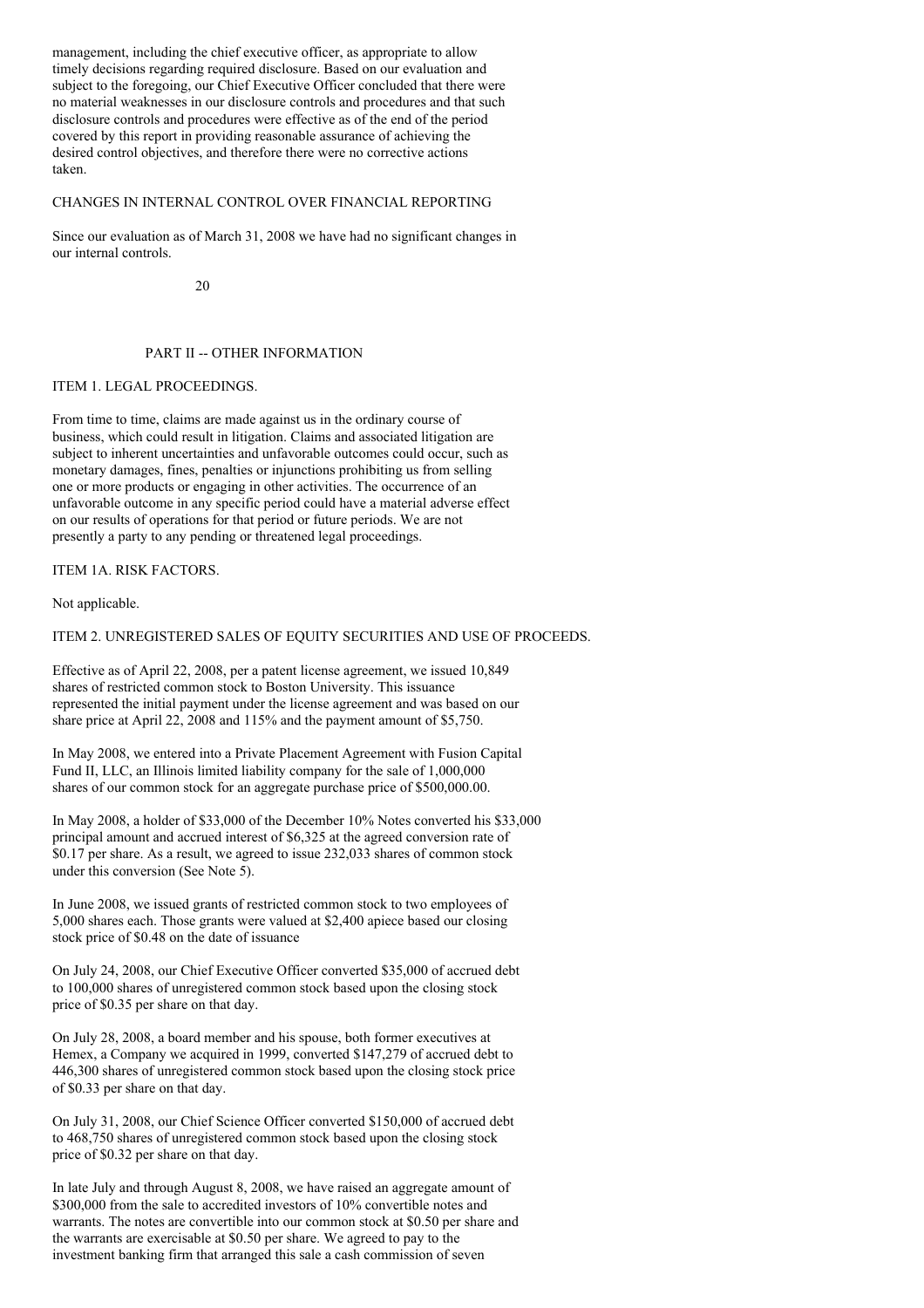percent of the gross proceeds and warrants equal to seven percent of the gross.

### ITEM 3. DEFAULTS UPON SENIOR SECURITIES.

As of the date of this report, various promissory and convertible notes payable in the aggregate principal amount of \$352,500 have reached maturity and are past due. We are continually reviewing other financing arrangements to retire all past due notes. Additionally, on July 30, 2008, the holders of the Amended Series A Convertible Notes notified us that we were in default on the notes due to our failure to register the warrants by March 31, 2008 and for failing to make required interest payments. At June 30, 2008, we had accrued interest in the amount of \$416,808 associated with these notes and accrued liabilities payable.

### ITEM 4. SUBMISSION OF MATTERS TO A VOTE OF SECURITY HOLDERS.

None.

### ITEM 5. OTHER INFORMATION.

None

21

# ITEM 6. EXHIBITS.

(a) Exhibits. The following documents are filed as part of this report:

- 3.1 Articles of Incorporation of Aethlon Medical, Inc. (1)
- 3.2 Bylaws of Aethlon Medical, Inc. (1)
- 3.3 Certificate of Amendment of Articles of Incorporation dated March 28, 2000 (2)
- 3.4 Certificate of Amendment of Articles of Incorporation dated June 13, 2005 (3)
- 3.5 Certificate of Amendment of Articles of Incorporation dated March 6, 2007 (4)
- 10.1 Form of Registration Rights Agreement for Amended and Restated Notes and Warrants (5)
- 10.2 Form of Class A Warrant (5)
- 10.3 Form of Class A Principal Warrant (5)
- 10.4 Form of Class A-1 Warrant (5)
- 10.5 Form of Class B Warrant (5)
- 10.6 Form of Class B-1 Warrant (5)
- 10.7 Form of Amended and Restated 10% Convertible Notes (5)
- 10.8 Form of Unit Offering Subscription Agreement (5)
- 10.9 Form of Common Stock Warrant (5)
- 10.10 Form of Unit Securities including Promissory Note and Common Stock Purchase Warrant (5)
- 10.11 Letter agreement between Aethlon Medical, Inc. and James A. Joyce (6)
- 10.12 Letter agreement between Aethlon Medical, Inc. and Edward G. Broenniman (7)
- 10.13 Letter agreement between Aethlon Medical, Inc. and Richard H. Tullis (8)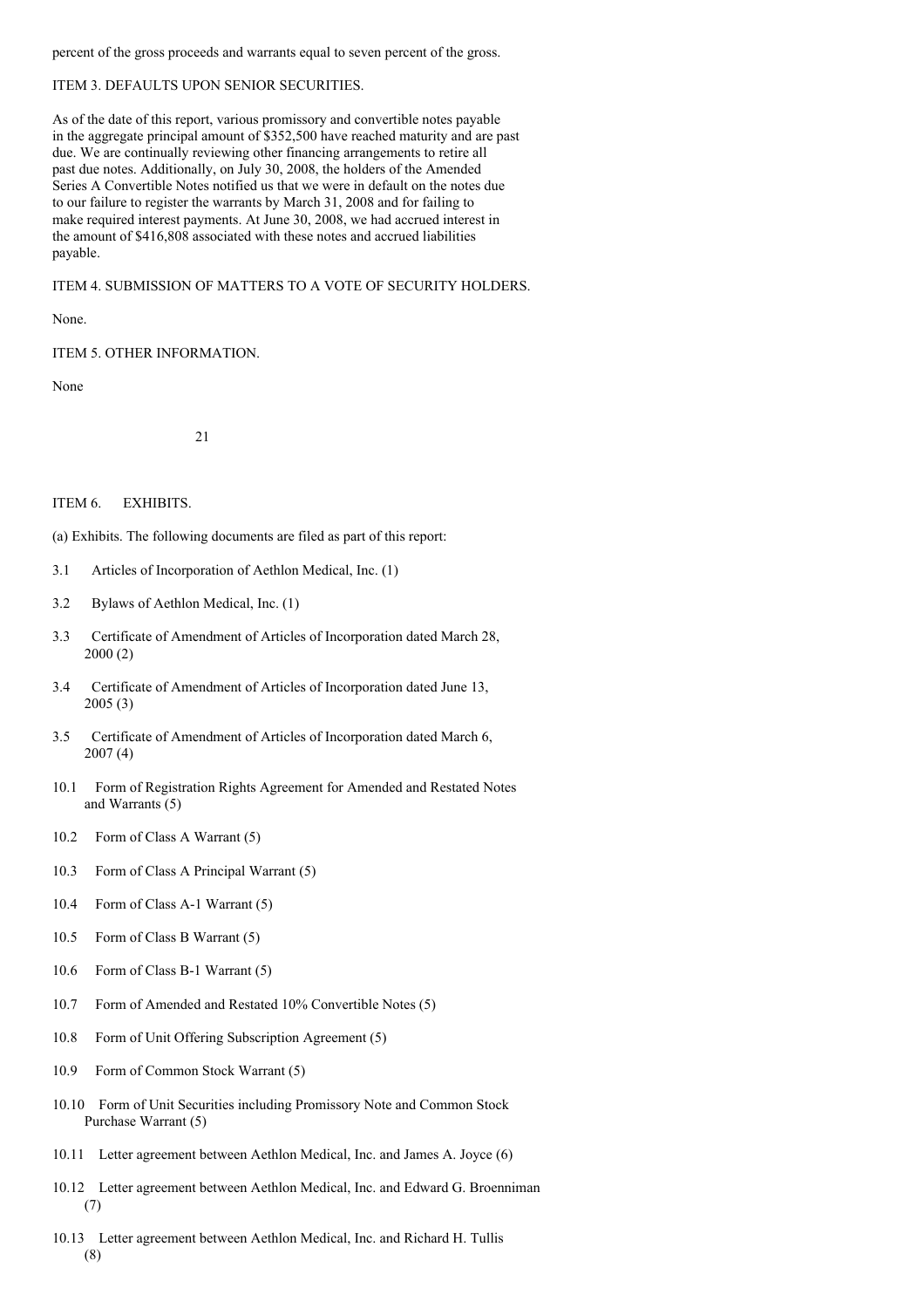- 10.14 Form of 10% Convertible Note (9)
- 10.15 Form of Class C Common Stock Purchase Warrant (9)
- 31.1\* Certification of Principal Executive Officer and Principal Financial Officer pursuant to Securities Exchange Act rules 13a- 15 and 15d-15(c) as adopted pursuant to section 302 of the Sarbanes-Oxley Act of 2002.
- 32.1\* Certification of James A. Joyce, Principal Executive Officer and Principal Financial Officer pursuant to 18 U.S.C. section 1350, as adopted pursuant to section 906 of the Sarbanes-Oxley Act of 2002.

\* Filed herewith.

- (1) December 18, 2000 and incorporated by reference.
- (2) Filed with the Company's Annual Report on Form 10-KSB for the year ended March 31, 2000 and incorporated by reference.
- (3) Filed with the Company's Current Report on Form 8-K, dated June 10, 2005 and incorporated by reference.
- (4) Filed with the Company's Current Report on form 8-K dated March 7, 2007 and incorporated herein by reference.
- (5) Filed with the Company's Registration Statement on Form S-1 filed February 11, 2008 and incorporated herein by reference.
- (6) Filed with the Company's Current Report on form 8-K dated July 25, 2008 and incorporated herein by reference.
- (7) Filed with the Company's Current Report on form 8-K dated July 31, 2008 and incorporated herein by reference.
- (8) Filed with the Company's Current Report on form 8-K dated August 4, 2008 and incorporated herein by reference.
- (9) Filed with the Company's Current Report on form 8-K dated August 12, 2008 and incorporated herein by reference.

 $22$ 

#### SIGNATURES

In accordance with the requirements of the Exchange Act, the registrant caused this report to be signed on its behalf by the undersigned, thereunto duly authorized.

#### AETHLON MEDICAL, INC.

Date: AUGUST 14, 2008 BY: /S/ JAMES A. JOYCE

JAMES A. JOYCE CHAIRMAN, PRESIDENT, CHIEF ACCOUNTING OFFICER AND CHIEF EXECUTIVE OFFICER

---------------------------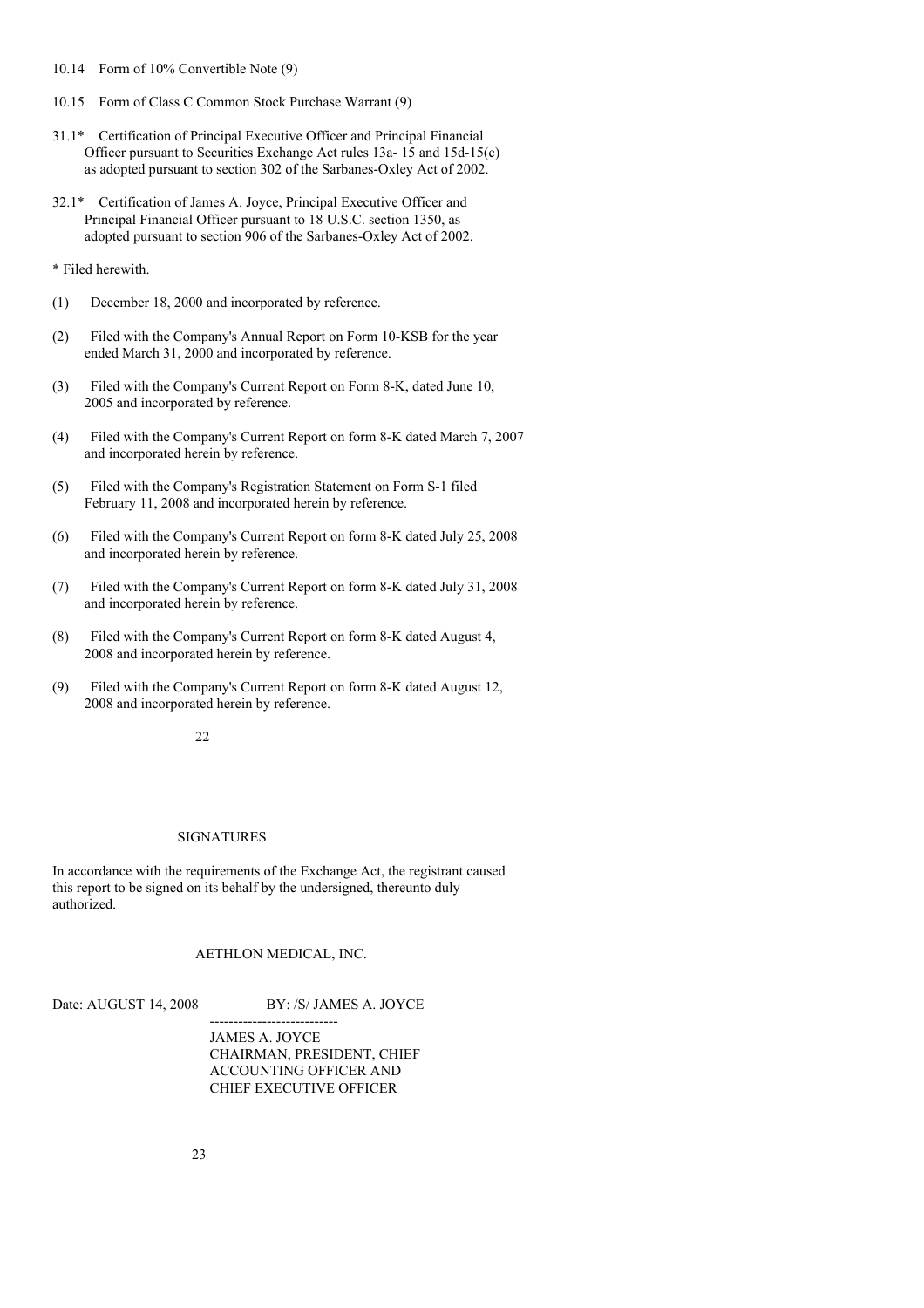# **CERTIFICATION**

I, James Joyce, certify that:

1. I have reviewed this report on Form 10-Q of Aethlon Medical, Inc.;

2. Based on my knowledge, this report does not contain any untrue statement of a material fact or omit to state a material fact necessary to make the statements made, in light of the circumstances under which such statements were made, not misleading with respect to the period covered by this report;

3. Based on my knowledge, the financial statements, and other financial information included in this report, fairly present in all material respects the financial condition, results of operations and cash flows of the registrant as of, and for, the periods presented in this report.

4. The registrant's other certifying officers and I are responsible for establishing and maintaining disclosure controls and procedures (as defined in Exchange Act Rules  $13a-15(e)$  and  $15d-15(e)$ ) and internal control over financial reporting for the registrant and have:

a) designed such disclosure controls and procedures, or caused such disclosure controls and procedures to be designed under our supervision, to ensure that material information relating to the registrant, including its consolidated subsidiaries, is made known to us by others within those entities, particularly during the period in which this report is being prepared;

b) evaluated the effectiveness of the registrant's disclosure controls and procedures and presented in this report our conclusions about the effectiveness of the disclosure controls and procedures, as of the end of the period covered by this report based on such evaluation; and

c) disclosed in this report any change in the registrant's internal control over financial reporting that occurred during the registrant's most recent fiscal quarter that has materially affected, or is reasonably likely to materially affect, the registrant's internal control over financial reporting; and

d) disclosed in this report any change in the registrant's internal control over financial reporting that occurred during the registrant's most recent fiscal quarter that has materially affected, or is reasonably likely to materially affect, the registrant's internal control over financial reporting; and

5. The registrant's other certifying officers and I have disclosed, based on our most recent evaluation of internal control over financial reporting, to the registrant's auditors and the audit committee of registrant's board of directors (or persons performing the equivalent functions):

a) all significant deficiencies and material weaknesses in the design or operation of internal control over financial reporting which are reasonably likely to adversely affect the registrant's ability to record, process, summarize and report financial information; and

b) any fraud, whether or not material, that involves management or other employees who have a significant role in the registrant's internal control over financial reporting.

Date: August 14, 2008

/S/ JAMES A. JOYCE -----------------------------

JAMES A. JOYCE CHIEF EXECUTIVE OFFICER AND CHIEF ACCOUNTING OFFICER (PRINCIPAL EXECUTIVE OFFICER AND PRINCIPAL ACCOUNTING OFFICER)